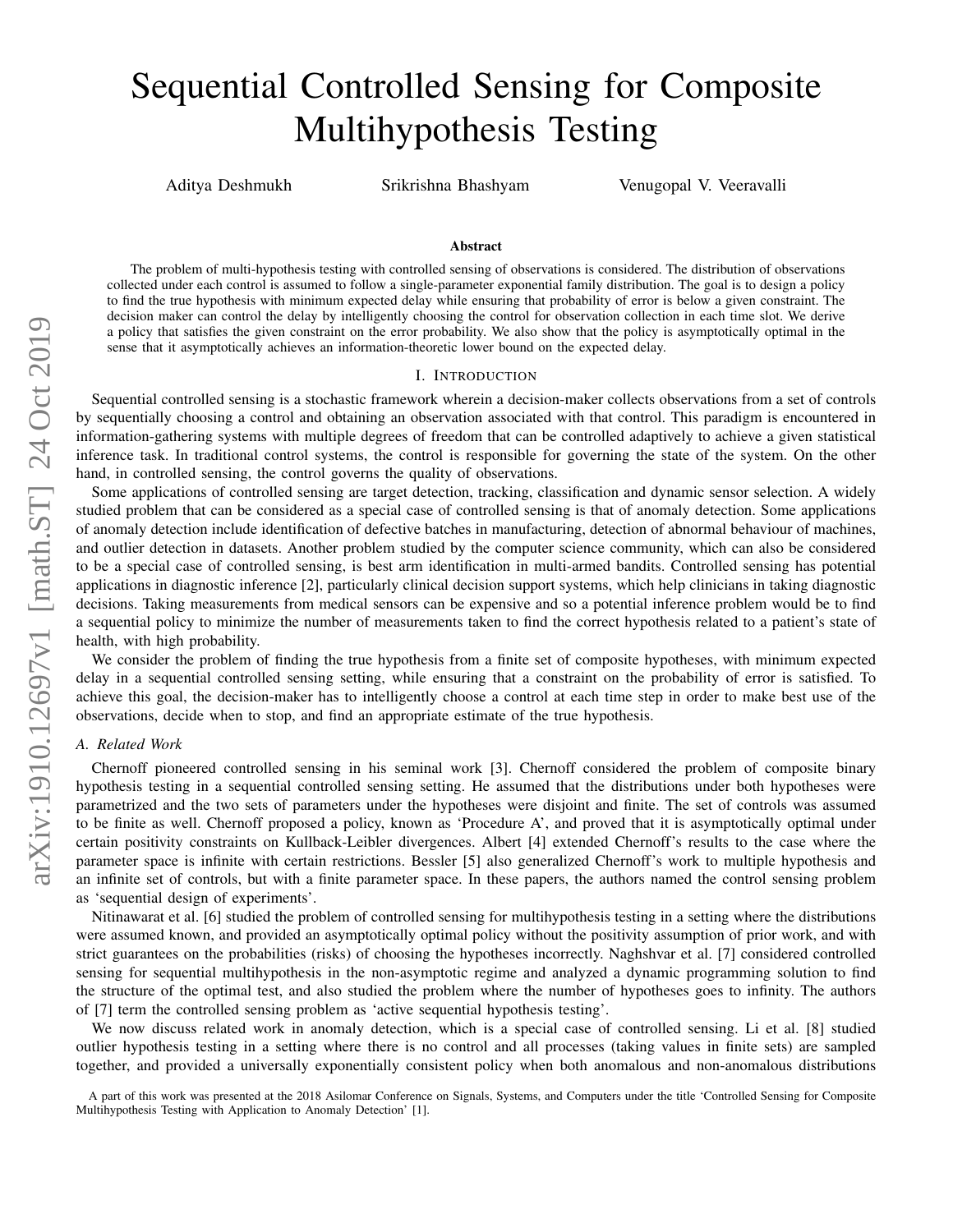are unknown. Cohen et al. [9] considered the problem of anomaly detection with control when both anomalous and nonanomalous distributions are known, and provided an asymptotically optimal deterministic test. Vaidhiyan et al. [10] studied the problem of detecting an odd process among a group of Poisson point processes, in a setting where parameters of the odd and non-odd processes were unknown, and provided an asymptotically optimal policy. Prabhu et al. [11] generalized [10] to vector-exponential families and also considered switching costs.

Best arm identification in multi-armed bandits is a problem well studied by the computer science community. The framework of multi-armed bandits is similar to that of controlled sensing. Kaufmann et al. [12] studied the complexity of identifying best arms in a multi-armed bandit. Garivier et al. [13] provided an asymptotically optimal policy for best arm identification in multi-armed bandits where the distributions on the arms were assumed to belong to a single-parameter exponential family, and the parameters of these distributions were unknown.

## *B. Paper Outline*

In Section II we introduce the problem model. In Section III we provide a lower bound on the expected delay of policies in the class of interest. In Section IV, we give an overview of results and some applications. In Section V, we discuss a proposed policy. In Section VI, we provide some simulations and numerical results. Proofs of all results can be found in Appendices A, B and C.

#### II. PROBLEM MODEL

### *A. Single parameter exponential family*

The single parameter exponential family is a collection of probability distributions whose probability density/mass functions can be expressed as

$$
p(y; \theta) = h(y) \exp(\theta T(y) - A(\theta)), \tag{1}
$$

where  $\theta$  is the parameter, (also known as the natural parameter) from some parameter set  $\Psi \subset \mathbb{R}, T : \mathbb{R} \to \mathbb{R}$  represents the statistic,  $A : \Theta \to \mathbb{R}$  is a convex function, known as the log-partition function.  $A(\theta)$  can be expressed as

$$
A(\theta) = \log \int_{-\infty}^{\infty} h(y) \exp(\theta T(y)) dy.
$$
 (2)

The distribution can also be parametrized by the expectation parameter  $\kappa$  which is the expected value of the statistic,

$$
\kappa = \mathbb{E}_{\theta}[T(Y)] = \dot{A}(\theta),\tag{3}
$$

where  $\dot{f}$  is used to represent the derivative of a real-valued function f, that is,  $\dot{f} = \frac{df}{dy}$ . It is known that A is infinitely differentiable over the domain Ψ.

Let  $b$  be the convex conjugate function of  $A$ ,

$$
b(\kappa) = \sup_{\theta} (\kappa \theta - A(\theta)).
$$
 (4)

Then  $\theta$  corresponding to  $\kappa$  is given by

$$
\theta = \dot{b}(\kappa). \tag{5}
$$

The dual relationship between  $\kappa$  and  $\theta$  is given by

$$
\kappa = \dot{A}(\theta) \text{ and } \theta = \dot{b}(\kappa). \tag{6}
$$

The KL-divergence between two distributions having natural parameters  $\theta$  and  $\theta'$  respectively is given by :

$$
D(\theta||\theta') := \int_{-\infty}^{\infty} f(y;\theta) \log \frac{f(y;\theta)}{f(y;\theta')} dy
$$
 (7)

$$
=A(\theta') - A(\theta) - \dot{A}(\theta)(\theta' - \theta).
$$
\n(8)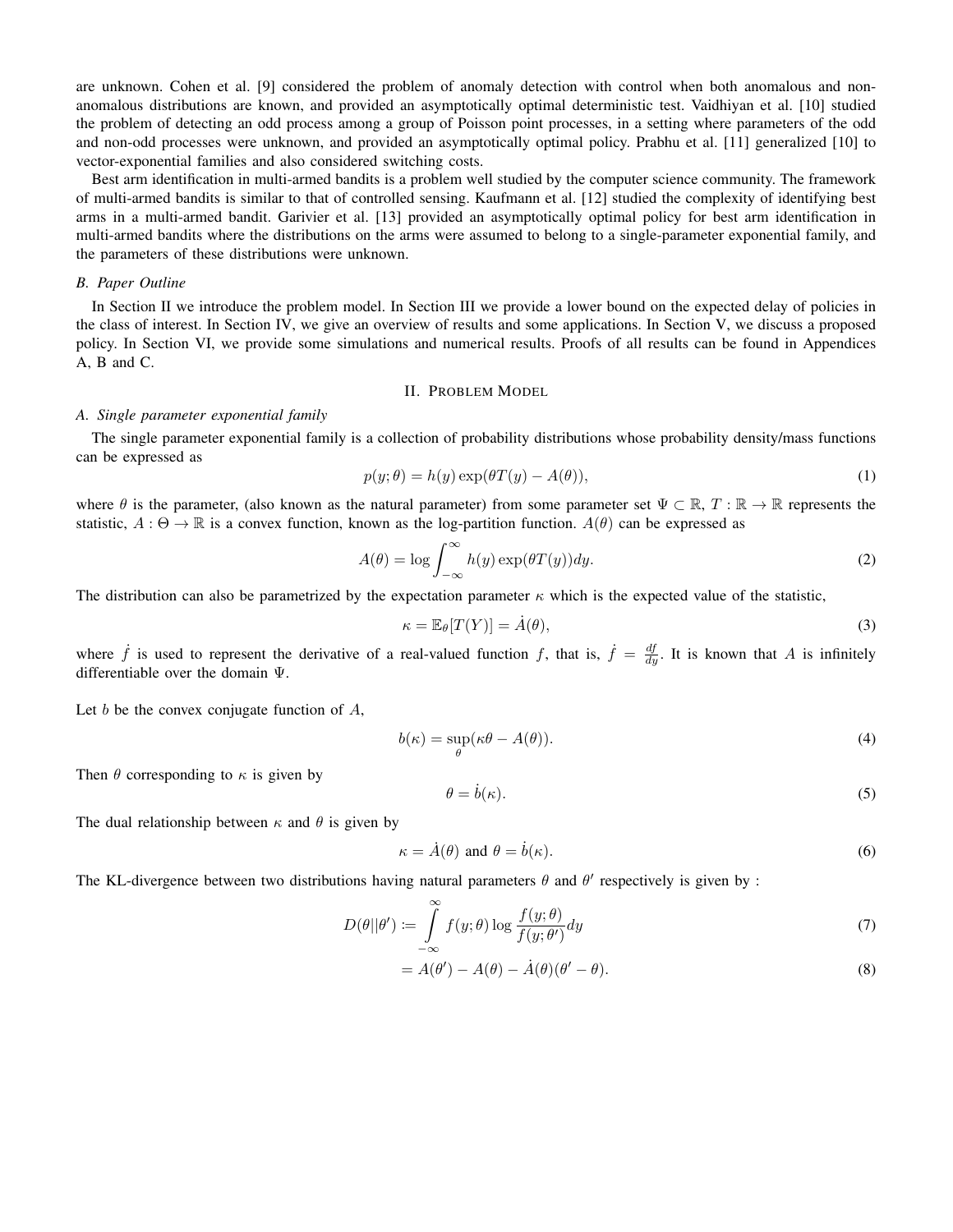## *B. Problem setup*

We consider a set of controls denoted by the finite set

$$
\mathcal{U} = \{1, 2, 3, \dots, |\mathcal{U}|\}.
$$
\n(9)

The state of nature is denoted by a vector of parameters  $\theta$ . In the general setting of controlled sensing, the observations under a control, say u, are assumed to follow a non-specific distribution with density, which we denote by  $p(y; \theta, u)$ , with respect to some common measure  $\mu$ . In this work, we assume that  $\theta = (\theta_1, \theta_2, \dots, \theta_{|\mathcal{U}|})$  is a  $|\mathcal{U}|$ -dimensional vector and that the distribution of the observations under control  $u$  is a member of a single-parameter exponential family with parameter as the u-th coordinate of  $\theta$ , represented as  $\theta_u \in \Psi_u$ , where  $\Psi_u \subset \mathbb{R}$ . Let the domain of  $\theta$  be denoted as:

$$
\Omega = \Psi_1 \times \Psi_2 \times \dots \Psi_{|\mathcal{U}|}.\tag{10}
$$

The probability density/mass function of observation y under control u and given parameters  $\theta$  is given by

$$
p(y; \theta, u) = h_u(y) \exp[\theta_u T_u(y) - A_u(\theta_u)], \qquad (11)
$$

where  $T_u$  is the statistic function and  $A_u$  is the log-partition function of the exponential family associated with control u. Let  $b_u$  be the convex conjugate function of  $A_u$ . The KL-divergence between between the distributions under control u and u', for control parameters  $\theta$  and  $\theta'$  is

$$
D_u(\boldsymbol{\theta}||\boldsymbol{\theta}') := \int_{-\infty}^{\infty} p(y; \boldsymbol{\theta}, u) \log \frac{p(y; \boldsymbol{\theta}, u)}{p(y; \boldsymbol{\theta}', u)} d\mu(y)
$$
(12)

$$
=A_u(\theta'_u)-A_u(\theta_u)-\dot{A}_u(\theta_u)(\theta'_u-\theta_u).
$$
\n(13)

The set of hypothesis is denoted by

$$
\mathcal{M} = \{1, 2, 3, \dots, M\}.
$$
 (14)

Under hypothesis  $m \in \mathcal{M}$ ,  $\theta \in \Theta_m$ , where  $\Theta_m \subset \Omega$ . Let  $\|.\|$  be a norm on  $\mathbb{R}^{|\mathcal{U}|}$ . We assume the following structure on the sets  $\Theta_m$ .

- 1) Each  $\Theta_m$  is a disjoint finite union of sets, that is  $\Theta_m = \bigcup_{k=1}^{m_m}$  $i=1$  $\Gamma_m^{(i)}$ , where  $x_m \in \mathbb{N}$  and  $\Gamma_m^{(i)} \cap \Gamma_m^{(j)} = \phi$ ,  $\forall i, j \in [x_m]$  such that  $i \neq j$ .
- 2)  $\forall m \in \mathcal{M}, \forall i \in [x_m], \Gamma_m^{(i)}$  is convex and open in its own affine hull, denoted by aff $(\Gamma_m^{(i)})$ .
- 3)  $\forall m_1, m_2 \in \mathcal{M}$  such that  $m_1 \neq m_2$ , we have  $\Gamma_{m_1}^{(i)} \cap \Gamma_{m_2}^{(j)} = \phi$ ,  $\forall i \in [x_{m_1}], \forall j \in [x_{m_2}]$ . Note that this implies  $\Theta_m$ 's are mutually disjoint.
- 4)  $\forall m \in \mathcal{M}, \forall i \in [x_m], \forall \theta \in \Gamma_m^{(i)}, \, \Delta \Big(\theta, \Gamma_{m'}^{(j)} \Big) > 0$  for any  $m' \in \mathcal{M}, j \in [x_{m'}]$  such that  $m' \neq m$  or  $j \neq i$ , where  $\Delta(\mathbf{x}, A) : \Omega \to \mathbb{R}$  is the distance of  $\mathbf{x} \in \Omega$  to the set  $A \subset \Omega$  given by

$$
\Delta(\mathbf{x}, A) := \inf \{ ||\mathbf{x} - \boldsymbol{\theta}'|| : \boldsymbol{\theta}' \in A \}.
$$
\n(15)

We consider a sequential setting where at each time step  $k = 1, 2, 3, \ldots$  the controller selects a control  $U_k$  and gets an observation  $Y_k$ . All observations  $(Y_k)_{k>1}$  and all control selections  $(U_k)_{k>1}$  are assumed to be defined on a common probability space. Let  $\mathcal{F}_n = \sigma(U_1, Y_1, U_2, Y_2, \ldots, U_n, Y_n)$  be the sigma-algebra generated by the selected controls and observations up to time n.  $\mathbb{P}_{\theta}[\cdot]$  and  $\mathbb{E}_{\theta}[\cdot]$  denote the probability and expectation respectively conditioned that the vector of parameters is  $\theta$ . A policy  $\Phi = (\{U_n\}, \tau, \hat{m})$  is then defined by:

- a sequence of controls  $\{U_n\}$ , where  $U_n$  is  $\mathcal{F}_{n-1}$  measurable,
- a stopping rule  $\tau$ , which is a stopping time with respect to  $U_1, Y_1, U_2, Y_2, \ldots$ , and
- an  $\mathcal{F}_{\tau}$ -measurable decision  $\hat{m}$  which is the policy's estimate of the true hypothesis.

Any such policy keeps taking observations by choosing controls based on past observations and chosen controls, until the stopping time. At the stopping time, the policy stops taking any further observations and choosing any further controls, and outputs an estimate of the true hypothesis. The goal is to design a policy to find the true hypothesis with minimum expected delay  $\mathbb{E}_{\theta}[\tau]$  while ensuring that probability of error is below a given constraint  $\alpha$ . Let

$$
g(\boldsymbol{\theta}) \coloneqq m \text{ if } \boldsymbol{\theta} \in \Theta_m. \tag{16}
$$

**Definition 1** ( $\bar{\alpha}$ -correct policy). Let  $\alpha \in (0,1)$ . A policy is called  $\bar{\alpha}$ -correct if  $\forall \theta \in \bigcup^M$  $\bigcup_{m=1}^{\infty} \Theta_m$ ,  $\mathbb{P}_{\theta}[\tau < \infty] = 1$  and  $\mathbb{P}_{\theta}[\hat{m} \neq \theta]$  $g(\boldsymbol{\theta}) \leq \alpha.$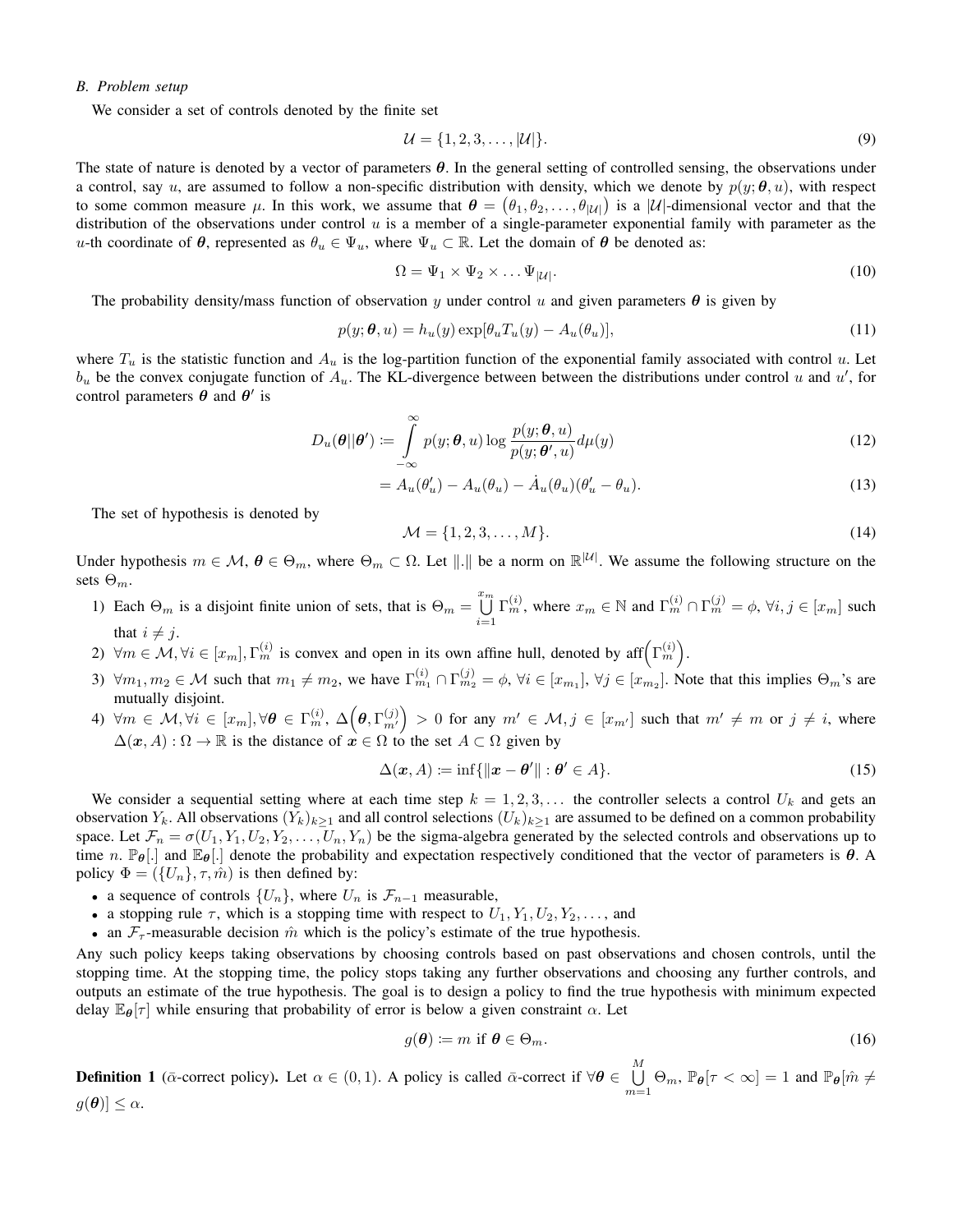For any state of nature parameters, an  $\bar{\alpha}$ -correct policy stops in finite time almost surely and detects the true hypothesis with probability of at-least  $1 - \alpha$ . We contribute a policy which we show to be  $\bar{\alpha}$ -correct and asymptotically optimal in the sense that it achieves the aymptotic lower bound on expected delay as  $\alpha \to 0$ . We discuss this lower bound in the next section.

#### III. LOWER BOUND

We first establish a lower bound on the expected delay of any  $\bar{\alpha}$ -correct policy.

**Lemma 1.** Let  $\alpha \in (0,1)$ . Then  $\forall \theta \in \bigcup^{M}$  $\bigcup_{m=1} \Theta_m$ , any  $\bar{\alpha}$ -correct policy satisfies

$$
\mathbb{E}_{\theta}[\tau] \ge \frac{d(\alpha||1-\alpha)}{D^*(\theta)},\tag{17}
$$

where  $D^*(\theta)$  is defined as,

$$
D^*(\boldsymbol{\theta}) \coloneqq \sup_{\boldsymbol{q} \in \mathcal{P}} \inf_{\boldsymbol{\theta}' \in \bigcup_{m=1}^M \Theta_m \backslash \Theta_{g(\boldsymbol{\theta})}} \sum_{u=1}^{|U|} q_u D_u(\boldsymbol{\theta}||\boldsymbol{\theta}'). \tag{18}
$$

 $d(x||y) \coloneqq x \log\left(\frac{x}{y}\right) + (1-x) \log\left(\frac{1-x}{1-y}\right)$ ) represents the binary relative entropy function and the supremum is taken over  $P$ , the set of all distributions over  $U$ .

*Proof.* The proof follows from Lemma 1 in [12], which is stated for multi-armed bandit models, but can be applied to the case of sequential controlled sensing due to similarity in the paradigms.  $\Box$ 

We further analyze  $D^*(\theta)$  to gain insights and discover properties which might help us in designing a good policy for the problem in consideration.

**Proposition 1.** The supremum in (18) is a maximum and attained  $\forall \theta \in \bigcup^M$  $\bigcup_{m=1} \Theta_m$  at

$$
\boldsymbol{q}^*(\boldsymbol{\theta}) = \underset{\boldsymbol{q} \in \mathcal{P}}{\arg \max} \inf_{\boldsymbol{\theta}' \in \bigcup_{m=1}^M \Theta_m \setminus \Theta_{g(\boldsymbol{\theta})}} \sum_{u=1}^{|\mathcal{U}|} q_u D_u(\boldsymbol{\theta}||\boldsymbol{\theta}'). \tag{19}
$$

Furthermore,  $q^*(\theta)$  is continuous at each  $\theta$ .

*Proof.* See Appendix A for the proof. We assume that the hypothesis sets are such that the maximum is unique. In the case of best arm identification [Theorem 5, [13]] and anomaly detection [Proposition 3, [11]], the maximum is indeed unique.  $\square$ 

Some remarks are in order: First, the lower bound in (17) is non-asymptotic in nature, and so it is a stronger result than the asymptotic lower bounds generally seen in the literature on controlled sensing and anomaly detection, see, e.g., [3], [6] and [9]. Taking the limit as  $\alpha \to 0$ , the asymptotic lower bound we get is

$$
\liminf_{\alpha \to 0} \frac{\mathbb{E}_{\theta}[\tau]}{|\log \alpha|} \ge \frac{1}{D^*(\theta)},\tag{20}
$$

which has the same form as the asypmtotic lower bounds generally found in controlled sensing literature. Moreover, this lower bound is applicable not just to single-parameter exponential distributions, but to general parametrized families. Intituively,  $q_u^*(\theta)$  represents the optimal proportion of the number of times control u should be chosen by a policy that tries to achieve the lower bound, and  $D^*(\theta)$  represents the maximum possible rate of 'information' extraction in the worst case scenario.

#### IV. OVERVIEW OF RESULTS

We propose a policy, based on the policy given in [13], and show the following properties.

**Theorem 1.** The proposed policy is an  $\bar{\alpha}$ -correct policy for any given  $\alpha \in (0,1)$ .

**Theorem 2.** [Almost-sure upper bound] For any state of nature  $\boldsymbol{\theta} \in \bigcup^M$  $\bigcup_{m=1} \Theta_m$ , the proposed policy satisfies

$$
\mathbb{P}_{\theta}\left[\limsup_{\alpha \to 0} \frac{\tau}{|\log \alpha|} \le \frac{1}{D^*(\theta)}\right] = 1. \tag{21}
$$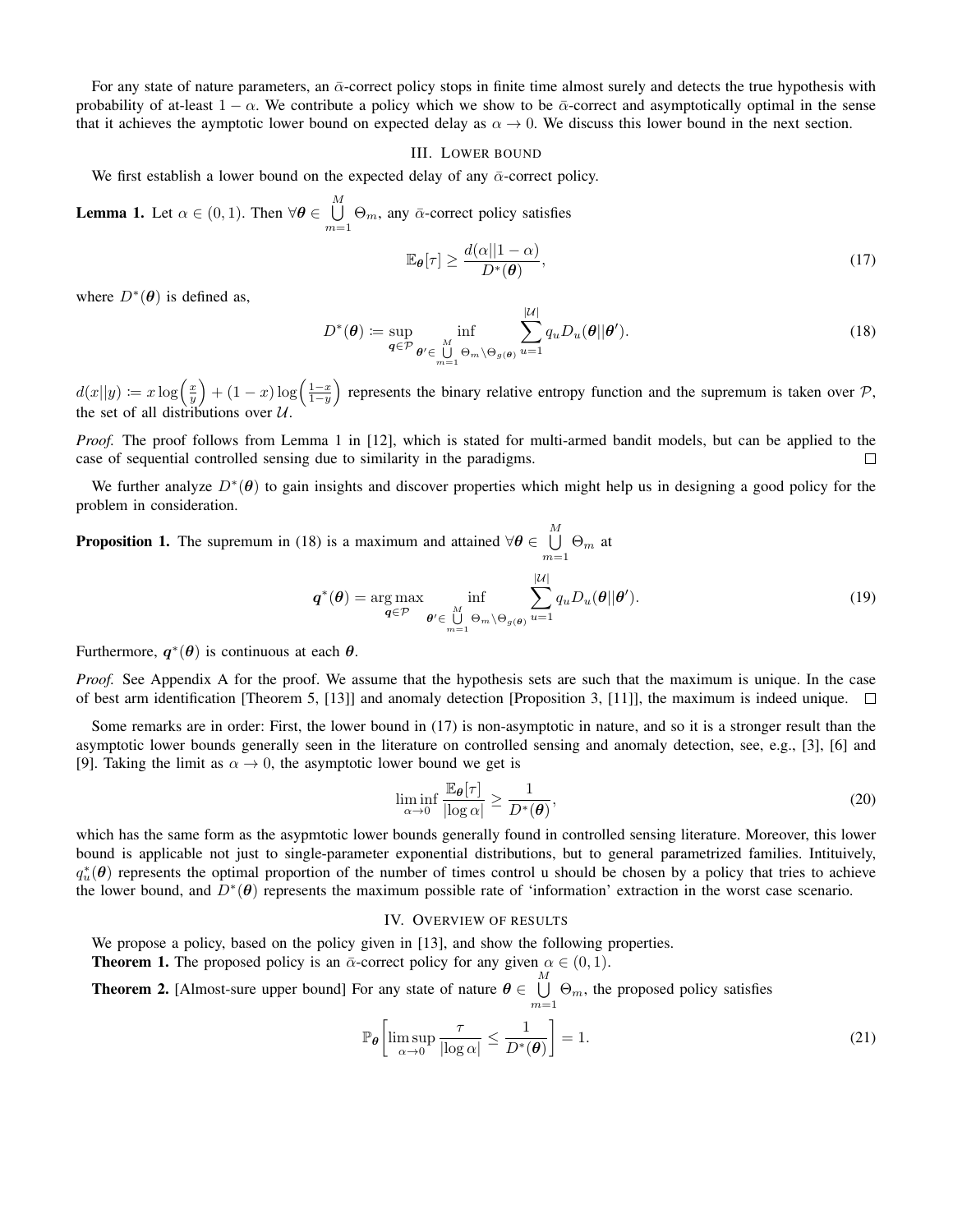**Theorem 3.** [Asymptotic optimality in expectation] For any state of nature  $\boldsymbol{\theta} \in \bigcup^M$  $\bigcup_{m=1} \Theta_m$ , the proposed policy satisfies

$$
\limsup_{\alpha \to 0} \frac{\mathbb{E}_{\theta}[\tau]}{|\log \alpha|} \le \frac{1}{D^*(\theta)}.
$$
\n(22)

Proofs of the above theorems are given in Appendix B. Theorem 3 implies that the proposed policy is asymptotically optimal. We now discuss two applications of composite multihypothesis controlled sensing. In both applications we assume that the distributions of observations collected across all controls follow the same single-parameter exponential family.

1) Best-K arms identification in a multi-armed bandit: The problem of identification of best-K arms in a multi-armed bandit with minimum expected delay under constraint on error probability, can be cast as a sequential controlled sensing problem where each control corresponds to an arm and there are  $M = \binom{|U|}{K}$  hypotheses, such that each hypothesis consists of a unique combination of K arms which have the highest expectation parameters (we assume that the statistic  $T$  is identity as in [13]). Since  $\dot{A}$  is increasing, we can express any hypothesis set as

$$
\Theta = \bigcup_{\pi} \left\{ \theta' \in \Omega : \theta'_{\pi(\phi(1))} \ge \theta'_{\pi(\phi(2))} \ge \cdots \ge \theta'_{\pi(\phi(K))}, \forall i \notin \{\phi(1), \phi(2), \ldots, \phi(K)\} \right\}
$$
(23)

where  $\{\phi(1), \phi(2), \ldots, \phi(K)\}\$  denotes a unique combination of K controls and  $\pi$  denotes a permutation of this combination. Note that each hypothesis set is open and convex. All hypothesis sets are mutually disjoint. Hence, Assumptions 1, 2 and 3 hold. It can be verified that Assumption 4 also holds. Thus the proposed policy can be applied in this scenario and we get an asymptotically optimal policy.

2) Sequential controlled anomaly detection: The framework of controlled anomaly detection consists of multiple streams of observations. All distributions are the same except for one stream, which we call as the anomalous stream. The objective is to sequentially collect observations by choosing one stream in each time step, and find the anomalous stream in minimum expected delay, while ensuring that the probability of error is bounded by a given constraint. We can cast the anomaly detection problem as a controlled sensing problem where each control picks a unique stream to collect observations, and the hypotheses are as follows. Let  $M = |\mathcal{U}|$  and for  $m \in \mathcal{M}$ ,

$$
\Theta_m = \{ \theta' \in \Omega : \theta'_i = \theta, \forall i \neq m \text{ for some } \theta \text{ and } \theta'_m \neq \theta \}. \tag{24}
$$

So, hypothesis m indicates that the m<sup>th</sup> stream is anomalous. Observe that each  $\Theta_m$  is a 2-D plane (the degrees of freedom being the anomalous and non-anomalous parameters) without the 1-D line given by

$$
L = \left\{ \boldsymbol{\theta}' \in \Omega : \theta'_1 = \theta'_2 = \dots = \theta'_{|\mathcal{U}|} \right\}.
$$
 (25)

Thus each  $\Theta_m$  can be expressed as a union of two convex sets which are open in their own affine hulls, and all such convex sets that form the hypothesis sets are mutually disjoint. Hence, Assumptions 1, 2 and 3 hold. It can be verified that Assumption 4 also holds. Thus the proposed policy can be applied in this scenario and we get an asymptotically optimal policy.

#### V. PROPOSED POLICY

Recall that a policy has three essential components: a decision, a control law and a stopping rule. We discuss these components in detail, after introducing the required notation.

Let  $N_u(n)$  be the number of times control u is chosen up to time n.

$$
N_u(n) = \sum_{k=1}^n \mathbb{1}_{\{U_k = u\}}.
$$
\n(26)

Let  $S_u(n)$  be the sum of sufficient statistics of control u up to time n.

$$
S_u(n) = \sum_{k=1}^n T_u(Y_k) \mathbb{1}_{\{U_k = u\}}.
$$
\n(27)

For all hypothesis  $i, j \in \mathcal{M}$ , we define the Generalized Likelihood Ratio Test Statistic as

$$
Z_{i,j}(n) \coloneqq \log \frac{\sup_{\boldsymbol{\theta}' \in \Theta_i} \prod_{u=1}^{|\mathcal{U}|} p(\underline{Y}^u(n); \boldsymbol{\theta}', u)}{\sup_{\boldsymbol{\theta}'' \in \Theta_j} \prod_{u=1}^{|\mathcal{U}|} p(\underline{Y}^u(n); \boldsymbol{\theta}'', u)},
$$
\n(28)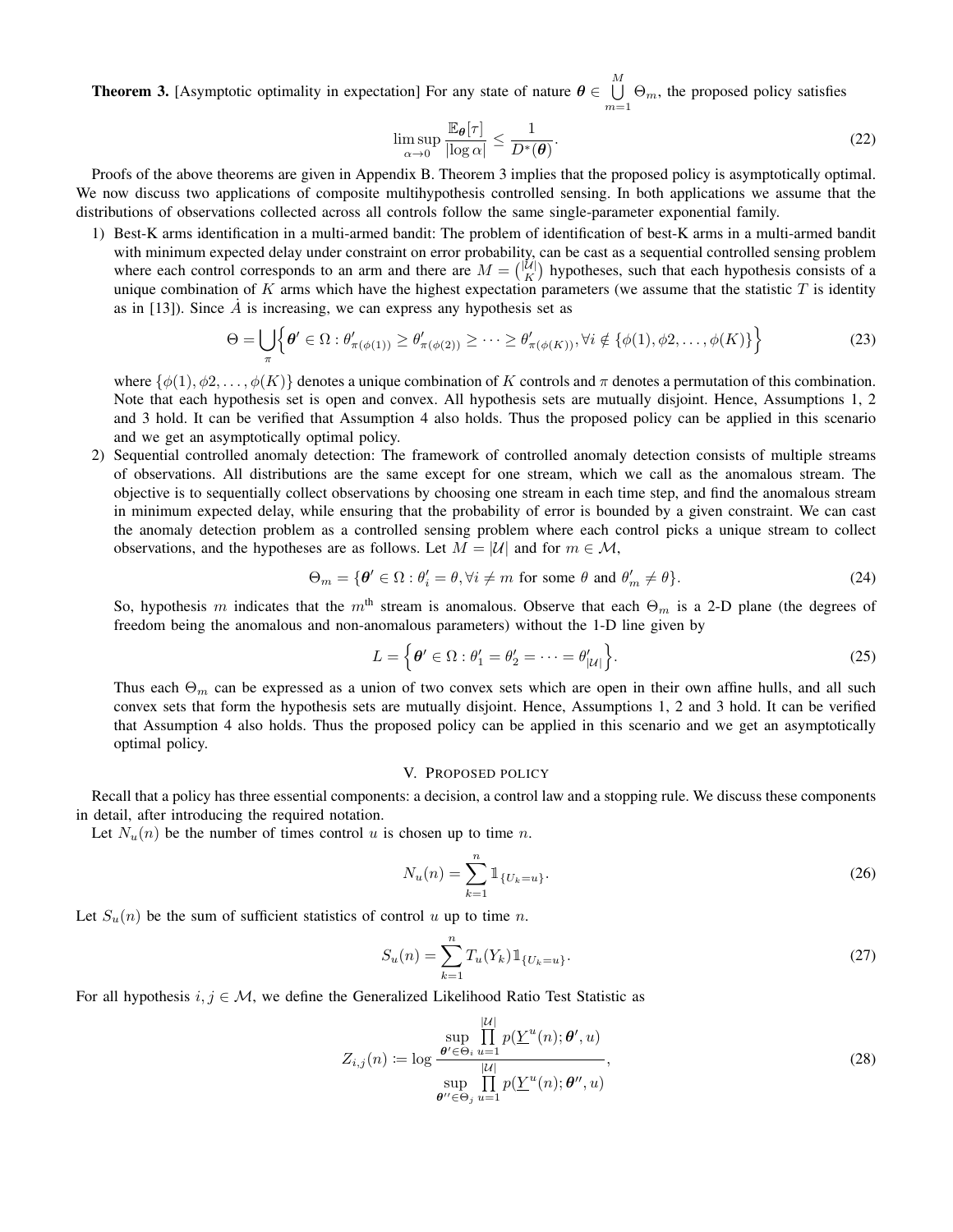where  $\underline{Y}^{u}(n) = (Y_{k} : U_{k} = u, k \leq n)$  is the collection of observations from control u. Let

$$
Z_i(n) := \min_{j \neq i, j \in \mathcal{M}} Z_{i,j}(n) \text{ and } Z(n) := \max_{i \in \mathcal{M}} Z_i(n). \tag{29}
$$

Let  $\theta^*(n) \in \Omega$  be the global maximum likelihood estimate of  $\theta$ ,

$$
\boldsymbol{\theta}^*(n) := \underset{\boldsymbol{\theta}' \in \Omega}{\arg \max} \prod_{u=1}^{|\mathcal{U}|} p(\underline{Y}^u(n); \boldsymbol{\theta}', u). \tag{30}
$$

So,  $\forall u \in \mathcal{U}$ ,

$$
\theta_u^*(n) = b_u \left( \frac{S_u(n)}{N_u(n)} \right). \tag{31}
$$

### *A. Stopping time*

We adopt the approach in [13] and define the stopping time as follows.

 $\tau \coloneqq \inf\{n \in \mathbb{N} : Z(n) \geq \beta(n, \alpha)\}.$ (32)

 $\beta(n, \alpha)$  is a dynamic threshold given by

$$
\beta(n,\alpha) = v(n) + w(\alpha),\tag{33}
$$

where

$$
w(\alpha) = |\log \alpha| + \sqrt{4|\mathcal{U}||\log \alpha|} \tag{34}
$$

and

$$
v(n) = C + \log\left(n(1 + \log n)^{|\mathcal{U}| + 2}\right) + \sqrt{4|\mathcal{U}|\log(n(1 + \log n)^{|\mathcal{U}| + 2})}.
$$
\n(35)

Here C is a constant given by  $C = 2|\mathcal{U}| \sqrt{2 \log \frac{2|\mathcal{U}|}{e}} + \frac{1}{|\mathcal{U}|} \log \frac{2e^{|\mathcal{U}|+1}}{|\mathcal{U}|^{|\mathcal{U}|}} + \log \frac{2e^{|\mathcal{U}|+1}}{|\mathcal{U}|^{|\mathcal{U}|}}$ .

The threshold  $\beta(n,\alpha)$  is based on the deviation inequality given in Theorem 2 in [14], which is stated for Bernoulli distributions, but easily extendable to single-parameter exponential family distributions. For sake of completeness, we provide this extension in Appendix C.

#### *B. Decision*

At each time step, the policy's estimate of the true hypothesis will be called as the recommendation at that time step. The recommendation  $\hat{r}(n)$  is the nearest hypothesis set  $\Theta_m$  to the global MLE  $\theta^*(n)$ .

$$
\hat{r}(n) \in \underset{m \in \mathcal{M}}{\arg \min} \Delta(\boldsymbol{\theta}^*(n), \Theta_m). \tag{36}
$$

The decision is given by:

$$
\hat{m} \in \underset{m \in \mathcal{M}}{\arg \max} Z_m(\tau). \tag{37}
$$

#### *C. Control Law*

For initialization, all controls are selected once. For the control law, we follow the approach used in the 'track-and-stop' strategy, proposed in [13]. The idea is to choose the control so as to get the empirical proportions  $\left(\frac{N_u(n)}{n}\right)$  close to the optimal proportions  $q^*(\theta)$ . Since  $\theta$  is unknown, we use the plug-in estimates  $q^*(\hat{\theta}(n))$ , where  $\hat{\theta}(n)$  is the nearest vector in recommended hypothesis set  $\Theta_{\hat{r}(n)}$  to the global MLE  $\theta^*(n)$ .

$$
\hat{\boldsymbol{\theta}}(n) \in \underset{\boldsymbol{\theta}' \in \Theta_{\hat{r}(n)}}{\arg \min} ||\boldsymbol{\theta}' - \boldsymbol{\theta}^*(n)||. \tag{38}
$$

If no minimizer exists, choose  $\hat{\theta}(n)$  to be *ρ*-closest of  $\theta^*(n)$  in  $\Theta_{\hat{r}(n)}$ , where  $\rho > 1$  is fixed.

$$
\left\|\hat{\boldsymbol{\theta}}(n) - \boldsymbol{\theta}^*(n)\right\| \le \rho \inf_{\boldsymbol{\theta}' \in \Theta_{\hat{r}(n)}} \left\|\boldsymbol{\theta}' - \boldsymbol{\theta}^*(n)\right\| = \rho \Delta(\boldsymbol{\theta}^*(n), \Theta_{\hat{r}(n)}).
$$
\n(39)

Let  $q^{\epsilon}(\theta)$  be a  $L^{\infty}$  projection of  $q^*(\theta)$  onto  $\{q \in \mathcal{P} : \forall u \in \mathcal{U}, q_u \in [\epsilon, 1]\}$ . Then we select the control at time  $n+1$  according to

$$
u_{n+1} \in \underset{u \in \mathcal{U}}{\arg \max} \sum_{k=1}^{n} q_u^{\epsilon_k}(\hat{\boldsymbol{\theta}}(k)) - N_u(n), \tag{40}
$$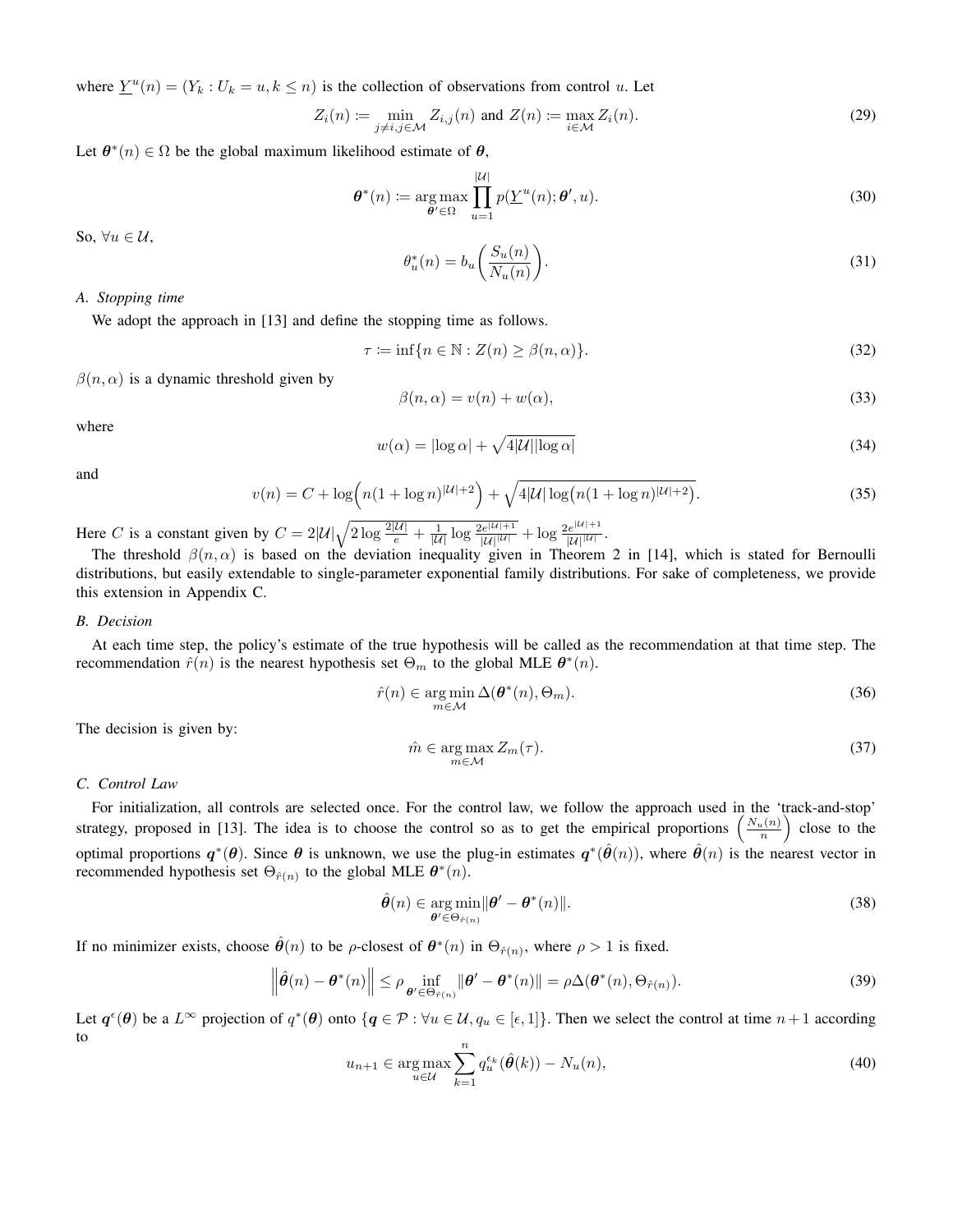where  $\epsilon_k = \frac{1}{2}(|U|^2 + k)^{-1/2}$ . Note that this projection enforces exploration of the controls in the initial stages when the estimates are not quite accurate. This forced exploration decays as time progresses.

**Lemma 2** (Lemma 7, [13]). The control law ensures that  $\forall n \in \mathbb{N}$  and  $\forall u \in \mathcal{U}$ ,

$$
N_u(n) \ge \sqrt{n + |\mathcal{U}|^2} - 2|\mathcal{U}| \tag{41}
$$

and that

$$
\max_{u \in \mathcal{U}} \left| N_u(n) - \sum_{k=0}^{n-1} q_u^*(\hat{\boldsymbol{\theta}}(k)) \right| \le |\mathcal{U}| (1 + \sqrt{n}). \tag{42}
$$

Observe that the GLRT statistic has a maximum likelihood in the numerator, which makes it difficult to find a constant threshold such that probability of error can be constrained. In [10], for example, the authors circumvent this problem by defining a modified GLRT statistic, which has a likelihood averaged over a prior in the numerator instead of the maximum likelihood, and have a constant threshold policy.

#### VI. NUMERICAL RESULTS

We implemented the proposed policy in a general composite multi-hypothesis detection scenario. The set of controls is  $U = \{1, 2, 3, 4, 5\}$ . The observations from the controls follow normal distributions with means  $\mu = \{1, 2, 12, 8, 15\}$  and variances  $\sigma^2 = \{1, 1, 16, 4, 9\}$ . The variances are assumed to be known. In this case, the true parameter for control u is  $\theta_u = \frac{\mu_u}{\sigma_u}$ . So, the true vector of parameters is  $\theta = \{1, 2, 3, 4, 5\}$ . The hypothesis are as follows:

$$
\Theta_1 = \{0 \le \theta_1 \le 2, 1 \le \theta_2 \le 3, 2 \le \theta_3 \le 4, 3 \le \theta_4 \le 5, 4 \le \theta_5 \le 6\}
$$
\n
$$
(43)
$$

$$
\Theta_2 = \{0 \le \theta_1 \le 2, -2 \le \theta_2 \le 0, 4 \le \theta_3 \le 6, 3 \le \theta_4 \le 5, 7 \le \theta_5 \le 9\}
$$
\n
$$
(44)
$$

$$
\Theta_3 = \{-2 \le \theta_1 \le 0, 1 \le \theta_2 \le 3, 2 \le \theta_3 \le 4, 5 \le \theta_4 \le 7, 2 \le \theta_5 \le 5\}
$$
\n
$$
(45)
$$

$$
\Theta_4 = \{-2 \le \theta_1 \le 0, 3 \le \theta_2 \le 5, 0 \le \theta_3 \le 2, 3 \le \theta_4 \le 5, 4 \le \theta_5 \le 6\}.
$$
\n
$$
(46)
$$

Fig. 1 shows the plot of the ratio of empirical mean stopping time to  $|\log(\alpha)|$  versus  $|\log(\alpha)|$ , in comparison with the lower bound  $\frac{1}{D^*(\theta)} = 2.2601$ . The empirical mean stopping time is the average of the stopping times obtained in 100 independent iterations. Observe that the ratio of the empirical mean stopping time to  $|\log(\alpha)|$  approaches the lower bound  $\frac{1}{D^*(\theta)}$ , as  $\alpha$ decreases, thereby demonstrating the asymptotic optimality of the proposed policy.

APPENDIX A  
\n*Proof of proposition 1.* Let 
$$
\theta \in \bigcup_{m=1}^{M} \Theta_m
$$
 be fixed, and  $\Theta = \bigcup_{m=1}^{M} \Theta_m \setminus \Theta_{g(\theta)}$ . Let  $f(q) : \mathcal{P} \to \mathbb{R}$ , such that  
\n
$$
f(q) = \inf_{\theta' \in \Theta} \sum_{u=1}^{|U|} q_u D_u(\theta || \theta').
$$
\n(47)

Note that the map  $(q, \theta') \mapsto \sum_{i=1}^{U}$  $\sum_{u=1} q_u D_u(\theta || \theta')$  is bounded below by 0, and  $\Theta$  is non-empty, so  $f(q)$  is well-defined. Let

$$
\mathcal{P}_S := \{ \mathbf{q} \in \mathcal{P} : \forall u \in S, q_u > 0 \text{ and } \forall u \notin S, q_u = 0 \},\tag{48}
$$

for  $S \in 2^{\mathcal{U}} \setminus \{\phi\}$ . Let  $\mathcal{S} = 2^{\mathcal{U}} \setminus$  $\sqrt{ }$  $\{\phi\}$   $\bigcup_{1}^{|\mathcal{U}|}$  $\bigcup_{u=1} \{u\}$  $\mathcal{L}$ . Note that  $\mathcal{P} = \cup$  $S\in 2^{\mathcal{U}}\backslash\{\phi\}$  $\mathcal{P}_S = \bigcup$  $S \in \mathcal{S}$  $\mathcal{P}_S \bigcup^{\vert \mathcal{U} \vert}$  $\bigcup_{u=1} P_{u}$ . (49)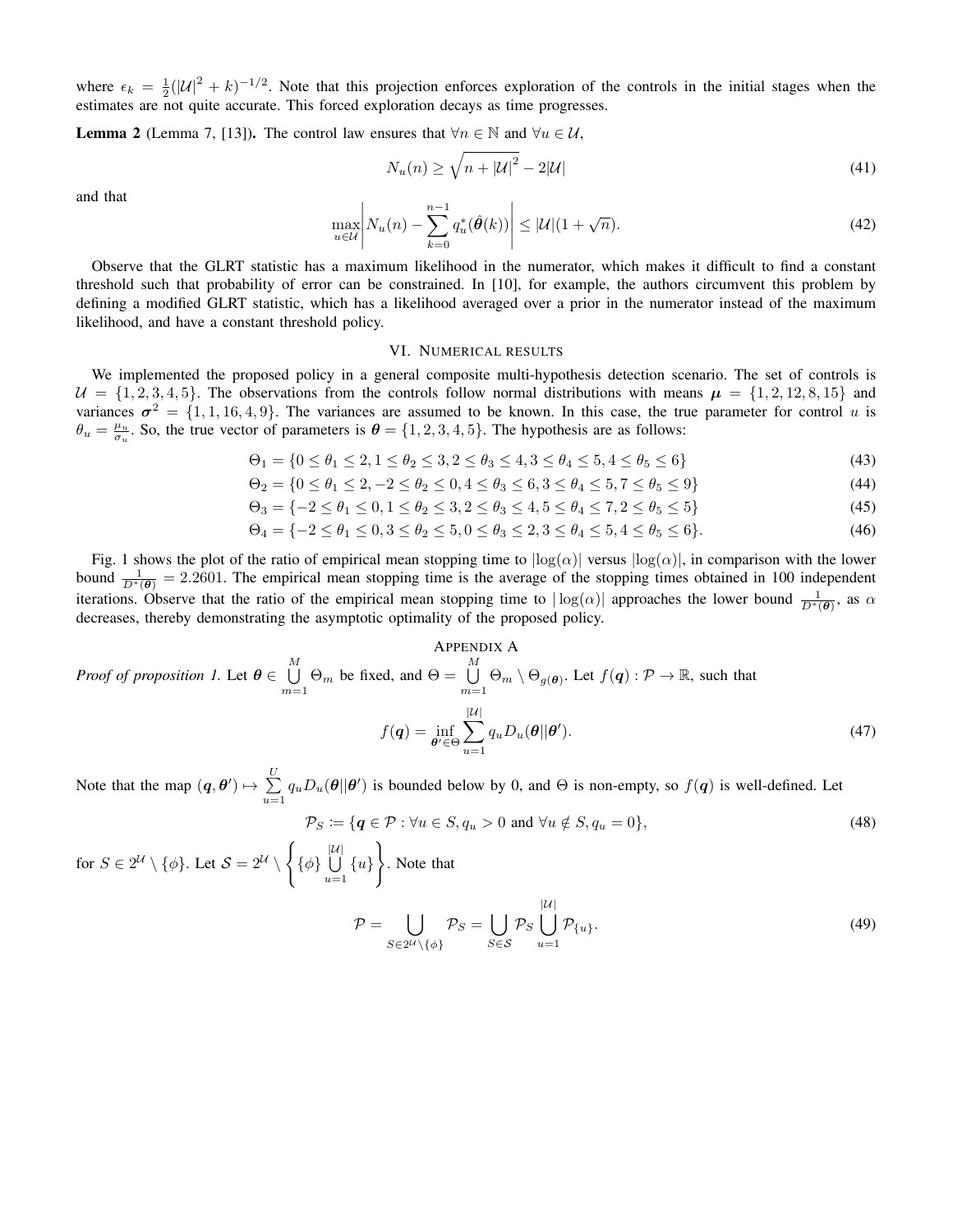

Fig. 1. Performance of proposed policy in a general composite hypothesis setting

Note that f is concave on  $P$ , since it is an infima of an affine family of functions. Hence, we have that f is concave on  $P$ . Since for any  $S \in S$ ,  $\mathcal{P}_S \subset \mathcal{P}$ , f is concave on  $\mathcal{P}_S$  and thus continuous on relint( $\mathcal{P}_S$ ) =  $\mathcal{P}_S$ . We now show that f is lower semi-continuous on P. Consider any  $S \in S$ . Let  $q_0 \in \mathcal{P}_S$ . Consider a sequence  $\{q_n\} \subset \mathcal{P}$  such that  $q_n \to q_0$ . So we have,

$$
\liminf_{n \to \infty} f(\boldsymbol{q}_n) = \liminf_{n \to \infty} \inf_{\boldsymbol{\theta}' \in \Theta} \left\{ \sum_{u \in S} q_{n,u} D_u(\boldsymbol{\theta} | \boldsymbol{\theta}') + \sum_{u \notin S} q_{n,u} D_u(\boldsymbol{\theta} | \boldsymbol{\theta}') \right\}
$$
(50)

$$
\geq \liminf_{n \to \infty} \left\{ \inf_{\theta' \in \Theta} \sum_{u \in S} q_{n,u} D_u(\theta | \theta') + \inf_{\theta' \in \Theta} \sum_{u \notin S} q_{n,u} D_u(\theta | \theta') \right\}
$$
(51)

$$
\geq \liminf_{n \to \infty} \left\{ \left( \sum_{u \in S} q_{n,u} \right) \inf_{\theta' \in \Theta} \sum_{u \in S} \frac{q_{n,u}}{\left( \sum_{u \in S} q_{n,u} \right)} D_u(\theta | \theta') + \sum_{u \notin S} q_{n,u} \inf_{\theta' \in \Theta} D_u(\theta | \theta') \right\}.
$$
 (52)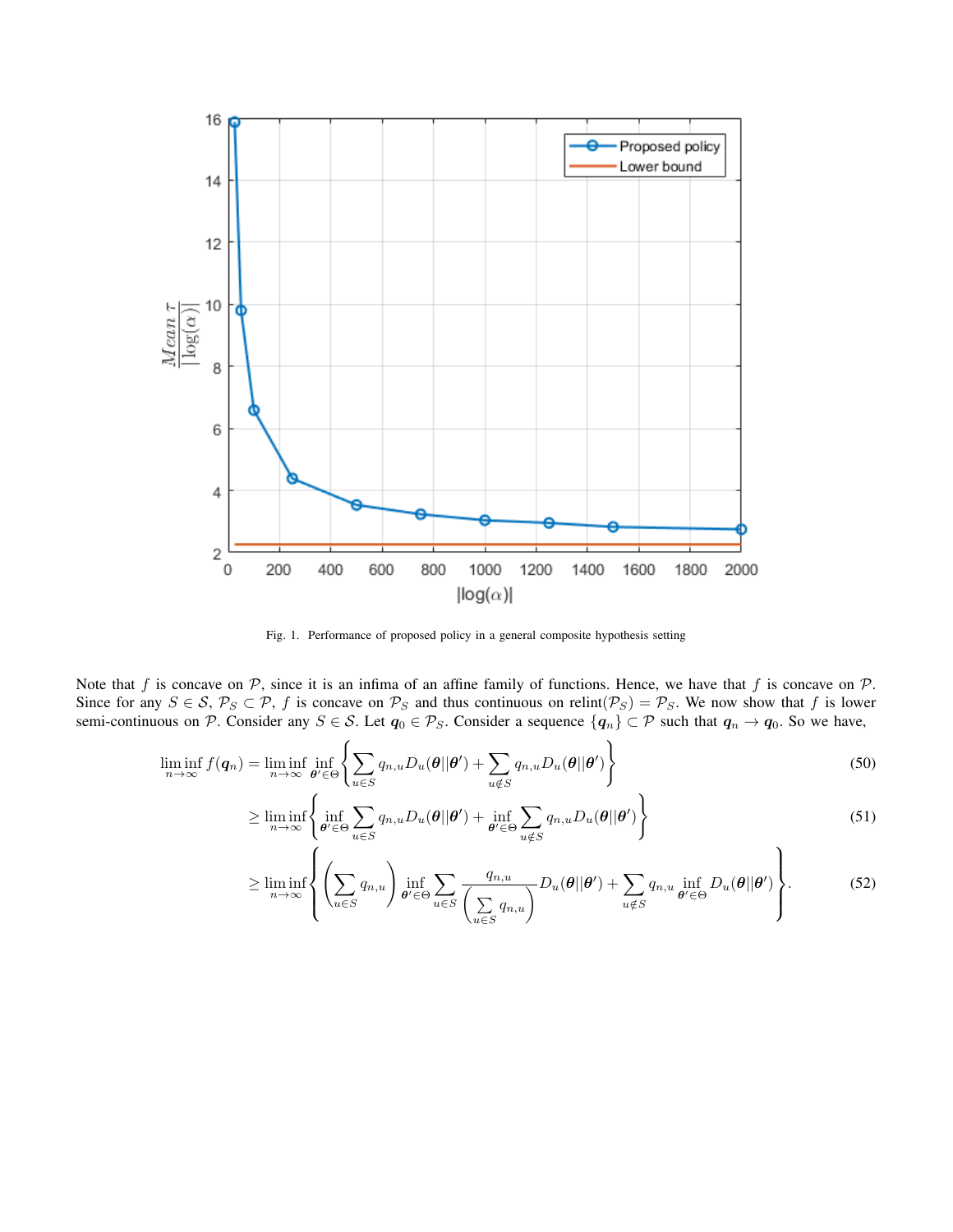Since  $\forall u \notin S, q_{n,u} \to q_{0,u} = 0$ , we consequently get

$$
\sum_{u \notin S} q_{n,u} \inf_{\boldsymbol{\theta}' \in \Theta} D_u(\boldsymbol{\theta} || \boldsymbol{\theta}') \to 0,
$$
\n(53)

$$
\sum_{u \in S} q_{n,u} \to 1,\tag{54}
$$

$$
\forall u \in S, \frac{q_{n,u}}{\left(\sum_{u \in S} q_{n,u}\right)} \to q_{0,u},\tag{55}
$$

$$
\inf_{\theta' \in \Theta} \sum_{u \in S} \frac{q_{n,u}}{\left(\sum_{u \in S} q_{n,u}\right)} D_u(\theta || \theta') \to f(q_0).
$$
\n(56)

Note that (56) follows from the continuity of f on  $P_S$ . Applying (53) and (56) in (52), we get

$$
\liminf_{n \to \infty} f(\boldsymbol{q}_n) \ge f(\boldsymbol{q}_0). \tag{57}
$$

Now consider the singleton element  $q_0 \in \mathcal{P}_{\{v\}}$  for any  $v \in \mathcal{U}$ . Note that  $q_{0,u} = 1$ . Similarly as before, consider a sequence  ${q_n} \subset \mathcal{P}$  such that  $q_n \to q_0$ . So we have,

$$
\liminf_{n \to \infty} f(\boldsymbol{q}_n) = \liminf_{n \to \infty} \inf_{\boldsymbol{\theta}' \in \Theta} \sum_{u=1}^{|U|} q_{n,u} D_u(\boldsymbol{\theta}||\boldsymbol{\theta}')
$$
(58)

$$
\geq \liminf_{n \to \infty} \sum_{u=1}^{|\mathcal{U}|} q_{n,u} \inf_{\theta' \in \Theta} D_u(\theta | \theta')
$$
\n(59)

$$
= \inf_{\boldsymbol{\theta}^{\prime} \in \Theta} D_v(\boldsymbol{\theta} || \boldsymbol{\theta}^{\prime})
$$
\n(60)

$$
=f(\boldsymbol{q}_0). \tag{61}
$$

Since f is lower semi-continuous on  $\mathcal{P}_S$  for any  $S \in \mathcal{S}$  and on  $\mathcal{P}_{\{u\}}$  for any  $u \in \mathcal{U}$ , f is lower semi-continuous on  $\mathcal{P}$ . We now show that f is upper semi-continuous on P. Consider a sequence  $\{q_n\} \subset \mathcal{P}$  such that  $q_n \to q_0 \in \mathcal{P}$ . From the definition of f, it follows that  $\exists {\theta_k} \subset \Theta$  such that

$$
\sum_{u=1}^{|\mathcal{U}|} q_{0,u} D_u(\boldsymbol{\theta}||\boldsymbol{\theta}_k) \to f(\boldsymbol{q}_0). \tag{62}
$$

So we get,

$$
\limsup_{n \to \infty} f(\boldsymbol{q}_n) = \limsup_{n \to \infty} \inf_{\boldsymbol{\theta}' \in \Theta} \sum_{u=1}^{|U|} q_{n,u} D_u(\boldsymbol{\theta}||\boldsymbol{\theta}')
$$
(63)

$$
\leq \limsup_{n \to \infty} \sum_{u=1}^{|U|} q_{n,u} D_u(\theta || \theta_k)
$$
\n(64)

$$
=\sum_{u=1}^{|U|}q_{0,u}D_u(\boldsymbol{\theta}||\boldsymbol{\theta}_k).
$$
\n(65)

Note that this holds for all  $k \in \mathbb{N}$ . Thus, taking limit  $k \to \infty$ , we get

$$
\limsup_{n\to\infty} f(\boldsymbol{q}_n) \leq f(\boldsymbol{q}_0). \tag{66}
$$

Hence, f is upper semi-continuous on P. Since f is both upper and lower semi-continuous on P, we conclude f is continuous on P. Since P is compact, f achieves the maximum value  $D^*(\theta)$  on P.

We now show that the function  $f_0(q, \theta)$  :  $\mathcal{P} \times \bigcup^M$  $\bigcup_{m=1}^{\infty} \Theta_m \to \mathbb{R}$  given by

$$
f_0(\boldsymbol{q}, \boldsymbol{\theta}) = \inf_{\boldsymbol{\theta}' \in \bigcup_{m=1}^M \Theta_m \backslash \Theta_{g(\boldsymbol{\theta})}} \sum_{u=1}^{|U|} q_u D_u(\boldsymbol{\theta}||\boldsymbol{\theta}'),
$$
\n(67)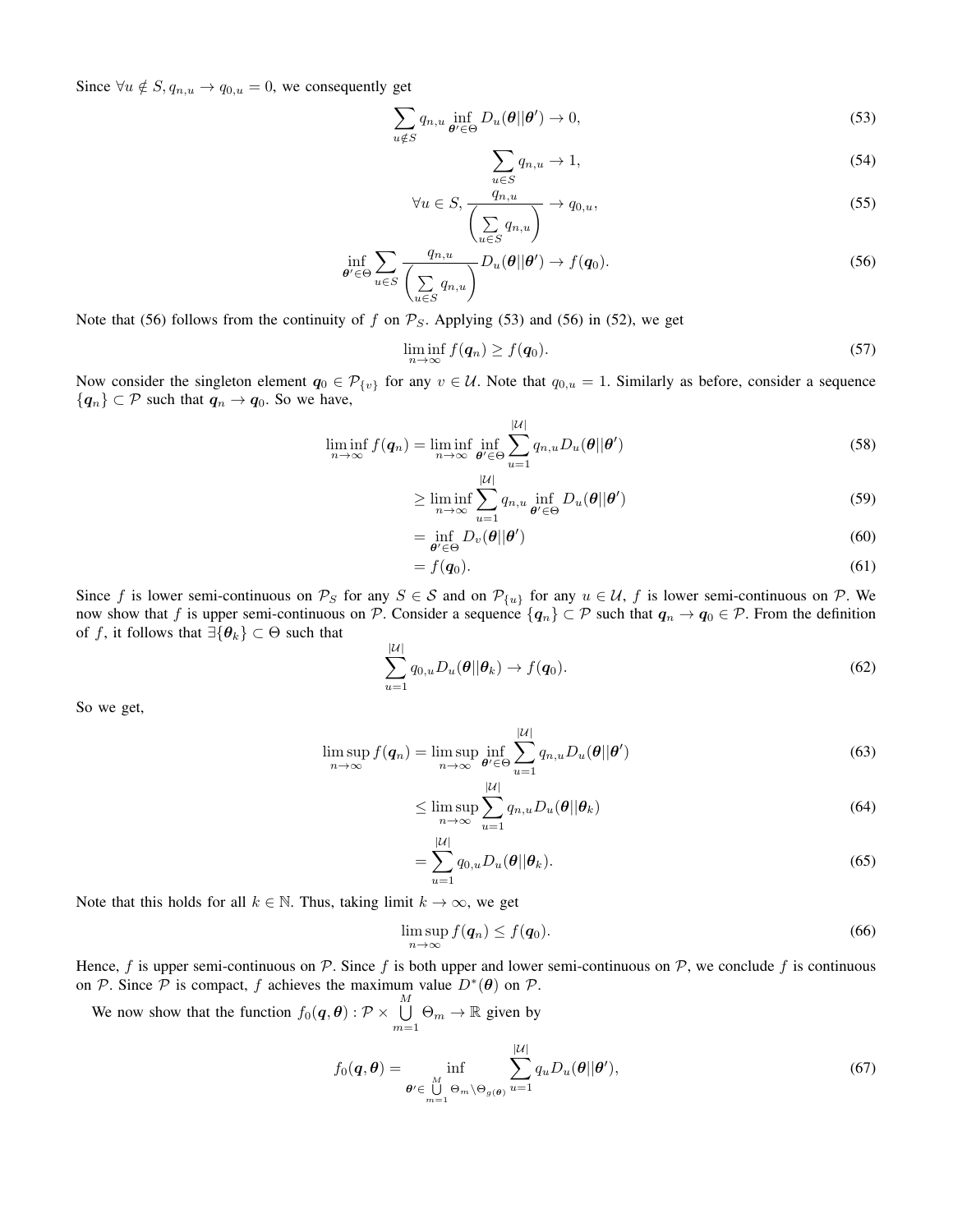is continuous. Let  $m' \in \mathcal{M}$ ,  $i \in \{1, 2, ..., x_{m'}\}$ , and  $q \in \mathcal{P}$  be fixed. First, we show that the functions  $f_j^{(m)} : \Gamma_{m'}^{(i)} \to \mathbb{R}$  given by

$$
f_j^{(m)}(\boldsymbol{\theta}) = \inf_{\boldsymbol{\theta}' \in \Gamma_m^{(j)}} \sum_{u=1}^{|U|} q_u D_u(\boldsymbol{\theta}||\boldsymbol{\theta}')
$$
(68)

are continuous, where  $m \in \mathcal{M}$  and  $j \in \{1, 2, ..., x_m\}$ . We show that  $f_j^{(m)}$  is convex as follows. Let  $\theta_1, \theta_2 \in \Gamma_{m'}^{(i)}$  and  $\lambda \in [0, 1]$ . So for any  $\theta'_1, \theta'_2 \in \Gamma_m^{(j)}$ ,

$$
f_j^{(m)}(\lambda \boldsymbol{\theta}_1 + (1 - \lambda)\boldsymbol{\theta}_2) \le \sum_{u=1}^{|\mathcal{U}|} q_u D_u(\lambda \boldsymbol{\theta}_1 + (1 - \lambda)\boldsymbol{\theta}_2 || \lambda \boldsymbol{\theta}'_1 + (1 - \lambda)\boldsymbol{\theta}'_2)
$$
(69)

$$
\leq \sum_{u=1}^{|\mathcal{U}|} q_u [\lambda D_u(\boldsymbol{\theta}_1 || \boldsymbol{\theta}_1') + (1 - \lambda) D_u(\boldsymbol{\theta}_2 || \boldsymbol{\theta}_2')]
$$
\n(70)

$$
= \lambda \sum_{u=1}^{|\mathcal{U}|} q_u D_u(\theta_1 || \theta'_1) + (1 - \lambda) \sum_{u=1}^{|\mathcal{U}|} q_u D_u(\theta_2 || \theta'_2)
$$
(71)

This holds due to the convexity of  $D_u$ . Taking infimum over  $\theta'_1$  and  $\theta'_2$ , we get

$$
f_j^{(m)}(\lambda \boldsymbol{\theta}_1 + (1 - \lambda)\boldsymbol{\theta}_2) \leq \lambda f_j^{(m)}(\boldsymbol{\theta}_1) + (1 - \lambda)f_j^{(m)}(\boldsymbol{\theta}_2). \tag{72}
$$

Thus,  $f_j^{(m)}$  is convex on  $\Gamma_{m'}^{(i)}$  and hence continuous on  $\Gamma_{m'}^{(i)}$ , since  $\Gamma_{m'}^{(i)} =$  relint $(\Gamma_{m'}^{(i)})$ . This further implies that  $\min_{m \neq m'} \min_{j \in [x_m]}$  $j \in [x_m]$  $f_j^{(m)}$ is continuous on  $\Gamma_{m'}^{(i)}$ . Since  $m' \in \mathcal{M}$ ,  $i \in [x_{m'}]$  were chosen arbitrarily and from assumption 4 on the structure of  $\Theta_m$ 's, we get that for a fixed  $q \in \mathcal{P}$ , the function  $f^*$ :  $\bigcup^M$  $\bigcup_{m=1}^{\infty} \Theta_m \to \mathbb{R}$  given by

$$
f^*(\boldsymbol{\theta}) = \min_{m \neq g(\boldsymbol{\theta})} \min_{j \in [x_m]} \inf_{\boldsymbol{\theta}' \in \Gamma_m^{(j)}} \sum_{u=1}^{|\mathcal{U}|} q_u D_u(\boldsymbol{\theta}||\boldsymbol{\theta}') = \inf_{\boldsymbol{\theta}' \in \bigcup_{m=1}^M \Theta_m \backslash \Theta_{g(\boldsymbol{\theta})}} \sum_{u=1}^{|\mathcal{U}|} q_u D_u(\boldsymbol{\theta}||\boldsymbol{\theta}')
$$
(73)

is continuous on its domain. We prove the continuity of  $f_0(q,\theta)$  by using the continuity of  $f(q)$  and  $f^*(\theta)$ . Consider a sequence  $\{\boldsymbol{q}_n\}\subset\mathcal{P}$  such that  $\boldsymbol{q}_n\to\boldsymbol{q}_0\in\mathcal{P}$  and a sequence  $\{\boldsymbol{\theta}_n\}\subset\bigcup^M$  $\bigcup_{m=1}^{M} \Theta_m$  such that  $\theta_n \to \theta_0 \in \bigcup_{m=1}^{M}$  $\bigcup_{m=1} \Theta_m$ . Let  $q_0 \in \mathcal{P}_S$ . Note that  $\exists N_1$  such that  $\forall n \ge N_1$ ,  $\theta_n \in \Theta_{g(\theta_0)}$ . Given  $\epsilon \in \left(0, \min_{u \in S} \mathbb{I}_{u \in S} \right)$  $rac{q_{0,u}}{2}$ ),  $\exists N_2$  such that  $\forall u \in \mathcal{U}, \forall n \ge N_2$ ,  $q_{n,u} \ge q_{0,u} - \epsilon$ . Let  $\Theta = \bigcup^{M}$  $\bigcup_{m=1} \Theta_m \setminus \Theta_{g(\boldsymbol{\theta}_0)}$ . Thus  $\forall n \ge \max(N_1, N_2)$ ,

$$
f_0(\boldsymbol{q}_n, \boldsymbol{\theta}_n) \ge (1 - |S|\epsilon) \inf_{\boldsymbol{\theta}' \in \Theta} \sum_{u \in S} \frac{q_{0,u} - \epsilon}{1 - |S|\epsilon} D_u(\boldsymbol{\theta}_n || \boldsymbol{\theta}'). \tag{74}
$$

By continuity of  $f^*$ , we get

$$
\liminf_{n \to \infty} f_0(q_n, \theta_n) \ge \liminf_{n \to \infty} (1 - |S|\epsilon) \inf_{\theta' \in \Theta} \sum_{u \in S} \frac{q_{0,u} - \epsilon}{1 - |S|\epsilon} D_u(\theta_n || \theta')
$$
\n(75)

$$
= (1 - |S|\epsilon) \inf_{\theta' \in \Theta} \sum_{u \in S} \frac{q_{0,u} - \epsilon}{1 - |S|\epsilon} D_u(\theta_0 || \theta'). \tag{76}
$$

By continuity of f and letting  $\epsilon \to 0$ , we get

$$
\liminf_{n \to \infty} f_0(q_n, \theta_n) \ge \inf_{\theta' \in \Theta} \sum_{u \in S} q_{0,u} D_u(\theta_0 || \theta') = f_0(q_0, \theta_0).
$$
\n(77)

Let  $\{\theta_k\} \subset \Theta$  such that

$$
\sum_{u=1}^{|\mathcal{U}|} q_{0,u} D_u(\boldsymbol{\theta}_0 || \boldsymbol{\theta}'_k) \rightarrow \inf_{\boldsymbol{\theta}' \in \Theta} \sum_{u=1}^{|\mathcal{U}|} q_{0,u} D_u(\boldsymbol{\theta}_0 || \boldsymbol{\theta}') = f_0(q_0, \boldsymbol{\theta}_0).
$$
\n(78)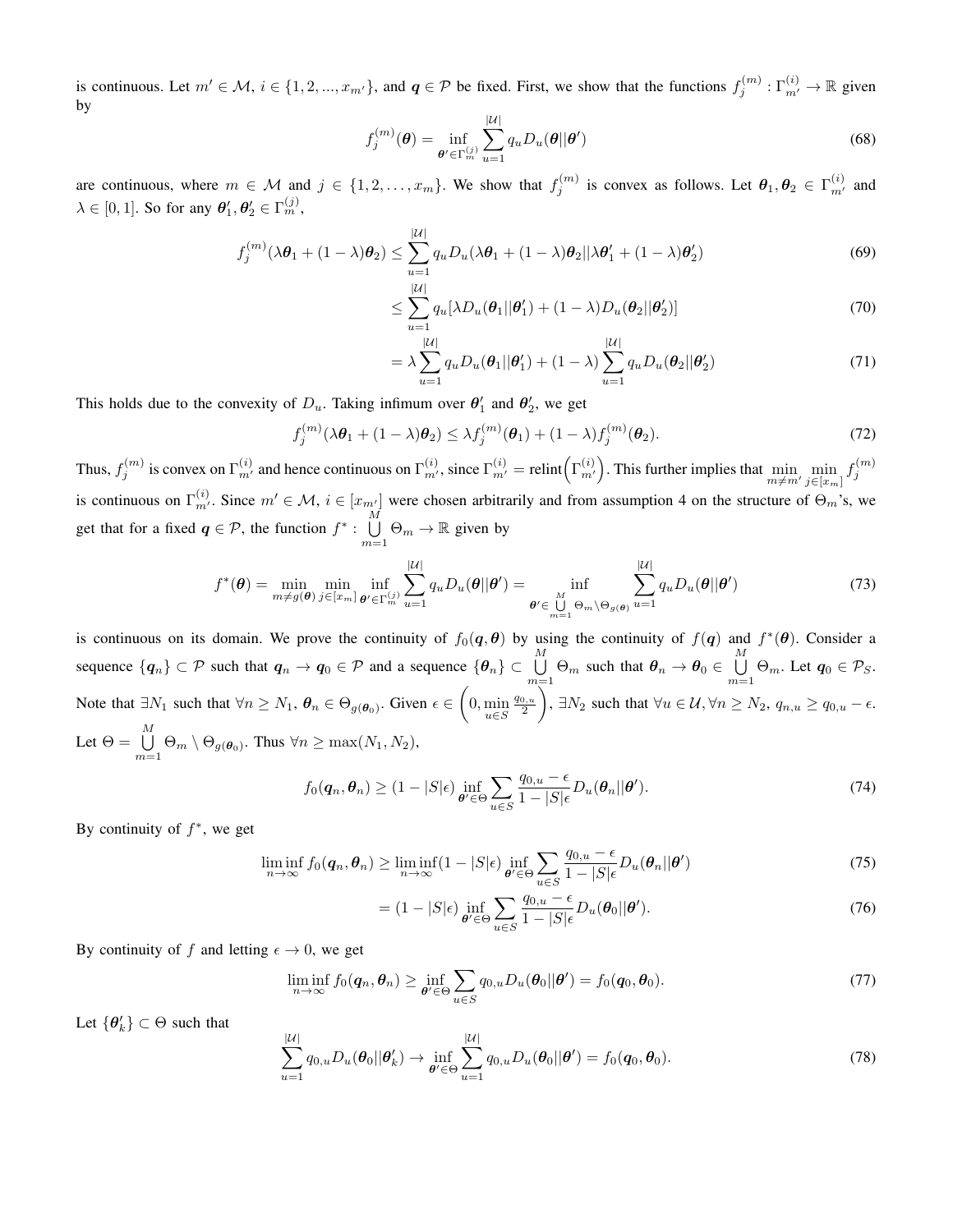Thus,

$$
\limsup_{n \to \infty} f_0(\boldsymbol{q}_n, \boldsymbol{\theta}_n) \le \limsup_{n \to \infty} \sum_{u=1}^{|\mathcal{U}|} q_{n,u} D_u(\boldsymbol{\theta}_n || \boldsymbol{\theta}'_k)
$$
(79)

$$
\leq \sum_{u=1}^{|{\mathcal{U}}|} q_{0,u} D_u(\boldsymbol{\theta}_0 || \boldsymbol{\theta}'_k). \tag{80}
$$

Taking limit as  $k \to \infty$ , we get

$$
\limsup_{n \to \infty} f_0(\boldsymbol{q}_n, \boldsymbol{\theta}_n) \le f_0(\boldsymbol{q}_0, \boldsymbol{\theta}_0). \tag{81}
$$

Hence, we conclude that  $f_0$  is continuous everywhere on its domain. Continuity of  $q^*$  follows from Berge's maximum theorem. **Proposition 2.** Let  $\beta_0(n, \alpha)$  satisfy the following equation.

$$
e^{\beta_0(n,\alpha)} = \frac{4e^{|\mathcal{U}|+1}}{\alpha|\mathcal{U}|^{|\mathcal{U}|}} \beta_0(n,\alpha)^{2|\mathcal{U}|} n(1 + \log(n))^{|\mathcal{U}|+2}.
$$
\n(82)

An upper bound on  $\beta_0(n, \alpha)$  is  $\beta(n, \alpha)$  as given in (33). Consequently,

$$
e^{\beta(n,\alpha)} \ge \frac{4e^{|U|+1}}{\alpha|U|^{|U|}} \beta(n,\alpha)^{2|U|} n(1+\log(n))^{|U|+2}.
$$
\n(83)

*Proof.* This result follows from Theorem 1 in [15] and expressing (82) in terms of the Lambert W-function.  $\Box$ 

## APPENDIX B

In this Appendix, we prove the theorems stated in section IV. We first establish some asymptotic convergence results.

**Proposition 3.** Let  $\boldsymbol{\theta} \in \bigcup^{M}$  $\bigcup_{m=1}$   $\Theta_m$  be the state of nature vector of parameters. Then the following holds for the policy that never stops and uses the proposed policy's recommendation and control law

$$
\boldsymbol{\theta}^*(n) \stackrel{\text{a.s.}}{\to} \boldsymbol{\theta},\tag{84}
$$

$$
\hat{r}(n) \stackrel{\text{a.s.}}{\rightarrow} g(\boldsymbol{\theta}),\tag{85}
$$

$$
\hat{\boldsymbol{\theta}}(n) \stackrel{\text{a.s.}}{\to} \boldsymbol{\theta},\tag{86}
$$

$$
\boldsymbol{q}^*(\hat{\boldsymbol{\theta}}(n)) \stackrel{\text{a.s.}}{\to} \boldsymbol{q}^*(\boldsymbol{\theta}),\tag{87}
$$

$$
\frac{N_u(n)}{n} \stackrel{\text{a.s.}}{\to} q_u^*(\boldsymbol{\theta}), \forall u \in \mathcal{U},\tag{88}
$$

(89)

*Proof.* We have from Lemma 2 that  $N_u(n) \stackrel{\text{a.s.}}{\rightarrow} \infty$ . By the Strong Law of Large Numbers and continuity of  $\dot{b}_u$ , we get that  $\forall u \in \mathcal{U}$ 

$$
\frac{S_u(n)}{N_u(n)} \to \dot{A}_u(\theta_u) \text{ and } \dot{b}_u\left(\frac{S_u(n)}{N_u(n)}\right) \stackrel{\text{a.s.}}{\to} \theta_u.
$$
 (90)

Thus, (84) holds. Note that  $\Delta(x, \Theta_m)$  is continuous at every  $x \in \Omega$  for any  $m \in \mathcal{M}$ . Consequently, (84) implies that

$$
\Delta(\boldsymbol{\theta}^*(n), \Theta_{g(\boldsymbol{\theta})}) \stackrel{\text{a.s.}}{\to} \Delta(\boldsymbol{\theta}, \Theta_{g(\boldsymbol{\theta})}) = 0, \text{ and}
$$
\n(91)

$$
\Delta(\boldsymbol{\theta}^*(n), \Theta_i) \stackrel{\text{a.s.}}{\to} \Delta(\boldsymbol{\theta}, \Theta_i) > 0, \forall i \neq g(\boldsymbol{\theta}).
$$
\n(92)

Thus, (85) holds. Consequently, (86) follows from (84), (85), (91) and (39). Note that (87) holds due to (86) and continuity of  $q^*$  (proposition 1). Note that it follows from lemma 2 that  $\forall u \in \mathcal{U}$ ,

$$
\left| \frac{N_u(n)}{n} - \frac{1}{n} \sum_{k=0}^{n-1} q_u^*(\hat{\boldsymbol{\theta}}(k)) \right| \le \frac{|\mathcal{U}| (1 + \sqrt{n})}{n} \stackrel{\text{a.s.}}{\to} 0. \tag{93}
$$

Using Cesaro's lemma and (87), we have that  $\forall u \in \mathcal{U}$ ,

$$
\frac{1}{n}\sum_{k=0}^{n-1}q_u^*(\hat{\boldsymbol{\theta}}(k))^{\frac{a.s.}{2}}q_u^*(\boldsymbol{\theta}).
$$
\n(94)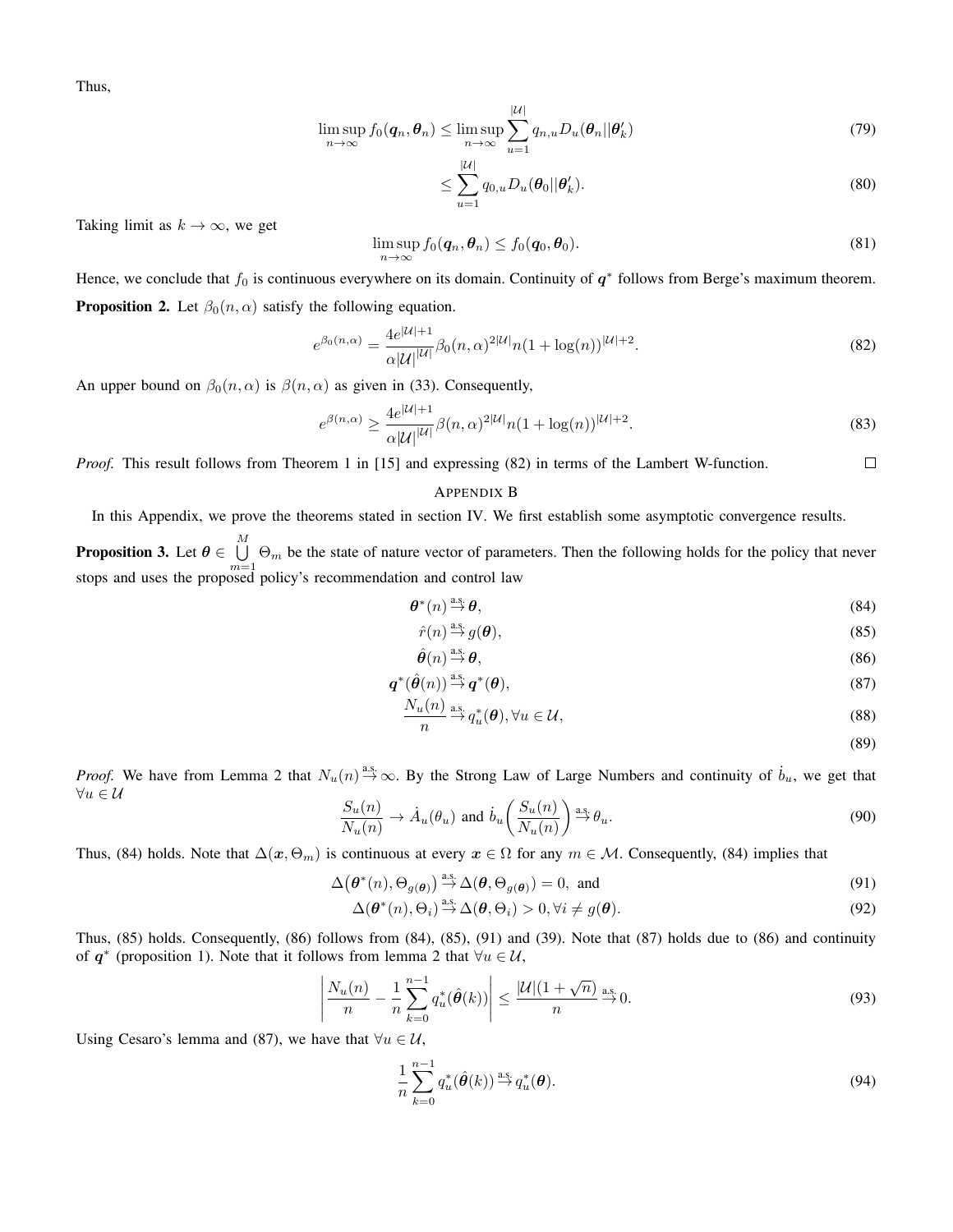Thus, (88) follows from (93) and (94).

**Lemma 3.** Let  $\boldsymbol{\theta} \in \bigcup^{M}$  $\bigcup_{m=1} \Theta_m$  be the state of nature vector of parameters. Then the following holds for the policy that never stops and uses the proposed policy's recommendation and control law

$$
\frac{Z_{g(\boldsymbol{\theta})}(n)}{n} \stackrel{\text{a.s.}}{\to} D^*(\boldsymbol{\theta}).
$$
\n(95)

*Proof.* Let  $\mathcal E$  be the event given by

$$
\mathcal{E} = \left\{ \forall u \in \mathcal{U}, \frac{S_u(n)}{N_u(n)} \to \dot{A}_u(\theta_u) \bigcap \frac{N_u(n)}{n} \to q_u^*(\theta) \right\}.
$$
\n(96)

By the Strong Law of Large Numbers and (88), we have that  $\mathbb{P}_{\theta}[\mathcal{E}] = 1$ .

Claim 1.  $\forall i \in \mathcal{M}$ ,

$$
\frac{1}{n}\log\frac{\prod_{u=1}^{|\mathcal{U}|}p(\underline{Y}^{u}(n);\boldsymbol{\theta},u)}{\sup_{\boldsymbol{\theta}'\in\Theta_{i}}\prod_{u=1}^{|\mathcal{U}|}p(\underline{Y}^{u}(n);\boldsymbol{\theta}',u)}\overset{\text{a.s.}}{\underset{\boldsymbol{\theta}'\in\Theta_{i}}{\to}}\inf_{u=1}^{|\mathcal{U}|}2_{u}^{*}(\boldsymbol{\theta})D_{u}(\boldsymbol{\theta}||\boldsymbol{\theta}').
$$
\n(97)

*Proof.* Let  $i \in M$ . Since log is continuous and increasing, we have

$$
\frac{1}{n}\log\frac{\prod_{u=1}^{|\mathcal{U}|}p(\underline{Y}^{u}(n);\theta,u)}{\sup_{\theta'\in\Theta_i}\prod_{u=1}^{|\mathcal{U}|}p(\underline{Y}^{u}(n);\theta',u)} = \inf_{\theta'\in\Theta_i}\frac{1}{n}\sum_{u=1}^{|\mathcal{U}|}\log\frac{p(\underline{Y}^{u}(n);\theta,u)}{p(\underline{Y}^{u}(n);\theta',u)}
$$
\n(98)

$$
= \inf_{\theta' \in \Theta_i} \frac{1}{n} \sum_{u=1}^{|U|} \theta_u S_u(n) - N_u(n) A_u(\theta_u) - [\theta'_u S_u(n) - N_u(n) A_u(\theta'_u)] \tag{99}
$$

$$
= \inf_{\theta' \in \Theta_i} \sum_{u=1}^{|U|} \frac{N_u(n)}{n} \bigg[ D_u(\theta || \theta') + (\theta_u - \theta'_u) \bigg( \frac{S_u(n)}{N_u(n)} - \dot{A}_u(\theta_u) \bigg) \bigg]
$$
(100)

$$
= \inf_{\theta' \in \Theta_i} \sum_{u=1}^{|U|} \frac{N_u(n)}{n} D_u(\theta | \theta') + \boldsymbol{W}_n^T(\boldsymbol{\theta} - \boldsymbol{\theta}'), \qquad (101)
$$

where  $W_n$  is the |U|-dimensional vector such that  $W_{n,u} = \frac{N_u(n)}{n} \left( \frac{S_u(n)}{N_u(n)} - \dot{A}_u(\theta_u) \right)$ . Note that  $\exists \{\theta_k\} \subset \Theta_i$  such that

$$
\sum_{u=1}^{|\mathcal{U}|} q_u^*(\boldsymbol{\theta}) D_u(\boldsymbol{\theta}||\boldsymbol{\theta}_k) \to \inf_{\boldsymbol{\theta}' \in \Theta_i} \sum_{u=1}^{|\mathcal{U}|} q_u^*(\boldsymbol{\theta}) D_u(\boldsymbol{\theta}||\boldsymbol{\theta}'). \tag{102}
$$

Thus on  $\mathcal{E}$ , we get

$$
\limsup_{n \to \infty} \frac{1}{n} \log \frac{\prod_{u=1}^{|\mathcal{U}|} p(\underline{Y}^u(n); \theta, u)}{\sup_{\theta' \in \Theta_i} \prod_{u=1}^{|\mathcal{U}|} p(\underline{Y}^u(n); \theta', u)} \le \limsup_{n \to \infty} \sum_{u=1}^{|\mathcal{U}|} \frac{N_u(n)}{n} D_u(\theta || \theta_k) + \mathbf{W}_n^T(\theta - \theta_k)
$$
(103)

$$
=\sum_{u=1}^{|\mathcal{U}|} q_u^*(\boldsymbol{\theta}) D_u(\boldsymbol{\theta}||\boldsymbol{\theta}_k).
$$
\n(104)

Note that this holds for all  $k \in \mathbb{N}$ . Thus, taking limit  $k \to \infty$ , we get

$$
\limsup_{n \to \infty} \frac{1}{n} \log \frac{\prod_{u=1}^{|\mathcal{U}|} p(\underline{Y}^u(n); \boldsymbol{\theta}, u)}{\sup_{\boldsymbol{\theta}' \in \Theta_i} \prod_{u=1}^{|\mathcal{U}|} p(\underline{Y}^u(n); \boldsymbol{\theta}', u)} \leq \inf_{\boldsymbol{\theta}' \in \Theta_i} \sum_{u=1}^{|\mathcal{U}|} q_u^*(\boldsymbol{\theta}) D_u(\boldsymbol{\theta} || \boldsymbol{\theta}'). \tag{105}
$$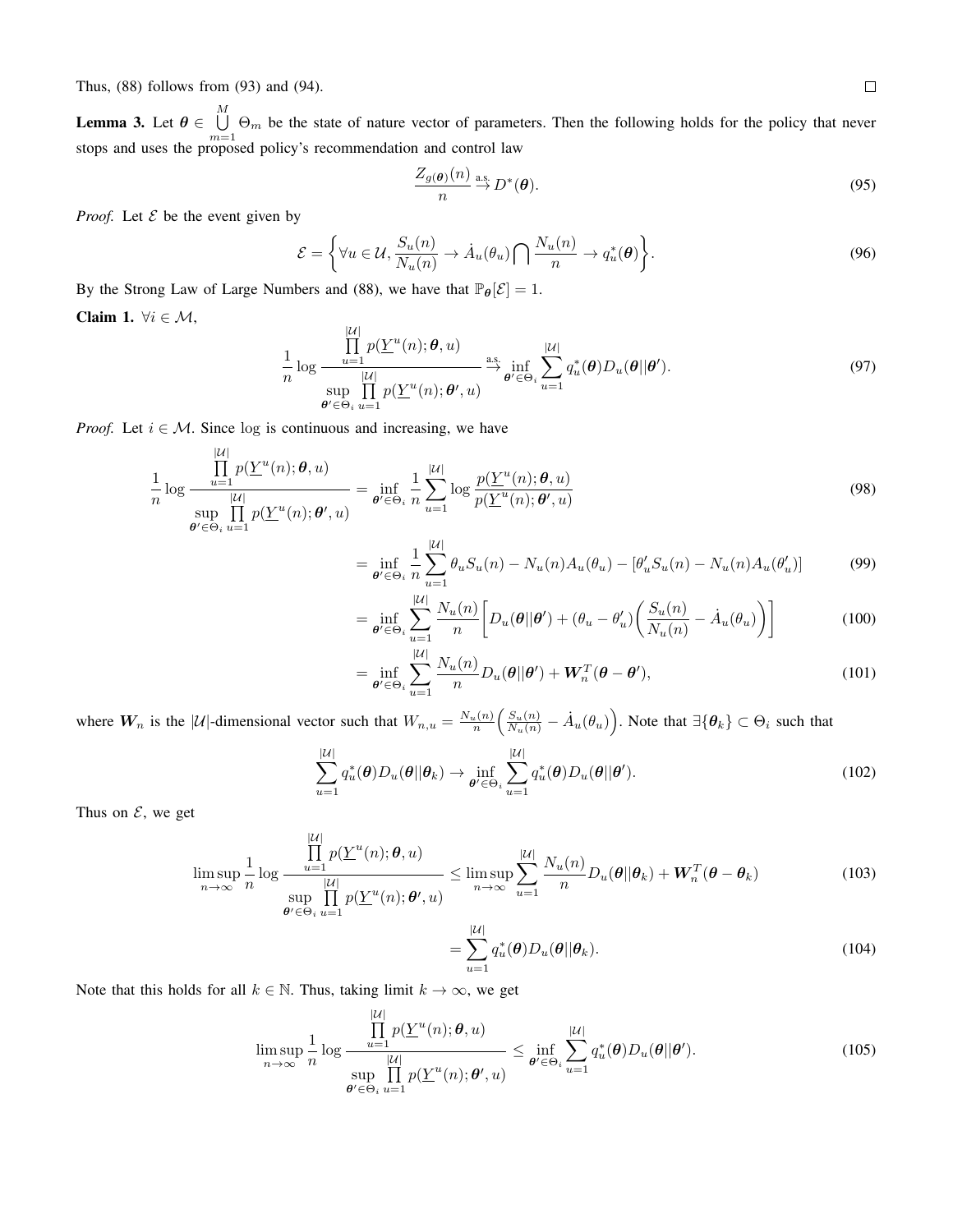Let  $q^*(\theta) \in \mathcal{P}_S$  for some  $S \in 2^{\mathcal{U}} \setminus \{\phi\}$ , where  $\mathcal{P}_S$  is as defined in (48), We then have,

$$
\inf_{\theta' \in \Theta_i} \sum_{u=1}^{|U|} \frac{N_u(n)}{n} D_u(\theta | \theta') + \boldsymbol{W}_n^T(\boldsymbol{\theta} - \boldsymbol{\theta}') \ge \inf_{\boldsymbol{\theta}' \in \Theta_i} \sum_{u \in S} \frac{N_u(n)}{n} D_u(\boldsymbol{\theta} | \boldsymbol{\theta}') + \boldsymbol{W}_n^T(\boldsymbol{\theta} - \boldsymbol{\theta}'). \tag{106}
$$

Let  $\epsilon \in (0, \min_{u \in S} q_u^*(\theta)/2)$ . Thus on  $\mathcal{E}, \exists N \in \mathbb{N}$  such that  $\forall u \in S, \forall n > N, \frac{N_u(n)}{n} \ge q_u^*(\theta) - \epsilon > 0$ . So  $\forall n \ge N$ , R.H.S of (106) is bounded below

$$
\inf_{\theta' \in \Theta_i} \sum_{u \in S} (q_u^*(\theta) - \epsilon) D_u(\theta | \theta') + \boldsymbol{W}_n^T(\theta - \theta'). \tag{107}
$$

Note that the function  $l : \mathbb{R}^{|\mathbb{U}|} \to \mathbb{R}$  given by

$$
l(\boldsymbol{w}) = \inf_{\boldsymbol{\theta}' \in \Theta_i} \sum_{u \in S} (q_u^*(\boldsymbol{\theta}) - \epsilon) D_u(\boldsymbol{\theta}||\boldsymbol{\theta}') + \boldsymbol{w}^T(\boldsymbol{\theta} - \boldsymbol{\theta}')
$$
(108)

is well-defined and concave on  $\mathbb{R}^{|\mathbb{U}|}$  and thus continuous at 0. Using this we get that, on  $\mathcal{E}$ ,

$$
\liminf_{n \to \infty} \frac{1}{n} \log \frac{\prod_{u=1}^{|\mathcal{U}|} p(\underline{Y}^u(n); \boldsymbol{\theta}, u)}{\sup_{\boldsymbol{\theta}' \in \Theta_i} \prod_{u=1}^{|\mathcal{U}|} p(\underline{Y}^u(n); \boldsymbol{\theta}', u)} \ge \liminf_{n \to \infty} l(\boldsymbol{W}_n)
$$
\n(109)

$$
=l(\mathbf{0})\tag{110}
$$

$$
= \inf_{\theta' \in \Theta_i} \sum_{u \in S} (q_u^*(\theta) - \epsilon) D_u(\theta | \theta')
$$
\n(111)

$$
= (1 - |S|\epsilon) \inf_{\theta' \in \Theta_i} \sum_{u \in S} \frac{q_u^*(\theta) - \epsilon}{1 - |S|\epsilon} D_u(\theta || \theta'). \tag{112}
$$

Note that this holds for any  $\epsilon \in (0, \min_{u \in S} q_u^*(\theta)/2)$ . Taking limit as  $\epsilon \to 0$  and by continuity of f from proposition 1, we get

$$
\liminf_{n \to \infty} \frac{1}{n} \log \frac{\prod_{u=1}^{|U|} p(\underline{Y}^u(n); \theta, u)}{\sup_{\theta' \in \Theta_i} \prod_{u=1}^{|U|} p(\underline{Y}^u(n); \theta', u)} \ge \inf_{\theta' \in \Theta_i} \sum_{u=1}^{|U|} q_u^*(\theta) D_u(\theta || \theta'). \tag{113}
$$

From (105) and (113), we get the desired claim.

 $\Box$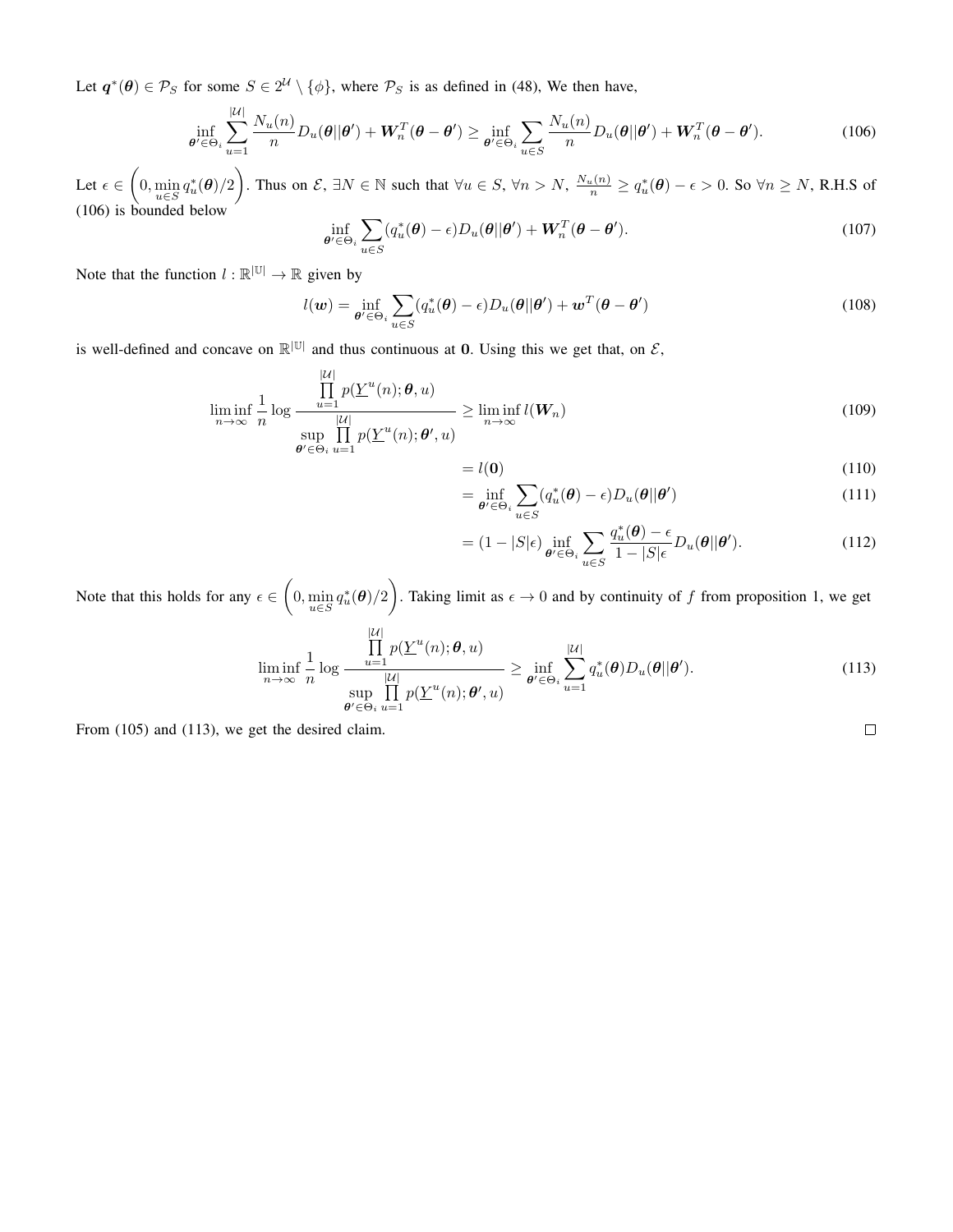Now using claim 1, we get that

$$
\frac{Z_{g(\boldsymbol{\theta})}(n)}{n} = \min_{i \neq g(\boldsymbol{\theta})} \frac{Z_{g(\boldsymbol{\theta}),i}(n)}{n}
$$
\n(114)

$$
= \min_{i \neq g(\boldsymbol{\theta})} \frac{1}{n} \log \frac{\sup_{\boldsymbol{\theta}'' \in \Theta_g(\boldsymbol{\theta})} \prod_{u=1}^m p(\underline{Y}^u(n); \boldsymbol{\theta}'', u)}{\sup_{\boldsymbol{\theta}' \in \Theta_i} \prod_{u=1}^{|U|} p(\underline{Y}^u(n); \boldsymbol{\theta}', u)}
$$
(115)

$$
\min_{i \neq g(\boldsymbol{\theta})} \left[ \frac{1}{n} \log \frac{\prod_{u=1}^{|\mathcal{U}|} p(\underline{Y}^u(n); \boldsymbol{\theta}, u)}{\sup \prod_{v=1}^{|\mathcal{U}|} p(\underline{Y}^u(n); \boldsymbol{\theta}', u)} - \frac{1}{n} \log \frac{\prod_{u=1}^{|\mathcal{U}|} p(\underline{Y}^u(n); \boldsymbol{\theta}, u)}{\sup \prod_{v=1}^{|\mathcal{U}|} p(\underline{Y}^u(n); \boldsymbol{\theta}'', u)} \right]
$$
(116)

$$
\sum_{\substack{\theta' \in \Theta_i}} \sup_{u=1} \prod_{u=1}^{\beta(\underline{Y}^u(n); \theta', u)} \sup_{\theta'' \in \Theta_{g(\theta)}} \prod_{u=1}^{\beta(\underline{Y}^u(n); \theta'', u)} \left[ \lim_{\theta'' \in \Theta_{g(\theta)}} \sum_{u=1}^{\beta(\underline{Y}^u(n); \theta'', u)} \right]
$$
\n
$$
\lim_{i \neq g(\theta)} \left[ \inf_{\theta' \in \Theta_i} \sum_{u=1}^{\vert \mathcal{U} \vert} q_u^*(\theta) D_u(\theta \|\theta') - \inf_{\theta'' \in \Theta_{g(\theta)}} \sum_{u=1}^{\vert \mathcal{U} \vert} q_u^*(\theta) D_u(\theta \|\theta'') \right] \tag{117}
$$

$$
= \min_{i \neq g(\boldsymbol{\theta})} \inf_{\boldsymbol{\theta}' \in \Theta_i} \sum_{u=1}^{|U|} q_u^*(\boldsymbol{\theta}) D_u(\boldsymbol{\theta}||\boldsymbol{\theta}')
$$
(118)

$$
= \inf_{\begin{subarray}{c} \theta' \in \bigcup_{m=1}^M \Theta_m \setminus \Theta_{g(\theta)} u = 1 \end{subarray}} \sum_{u=1}^{|U|} q_u^*(\theta) D_u(\theta || \theta')
$$
(119)

$$
=D^*(\boldsymbol{\theta}).\tag{120}
$$

$$
\qquad \qquad \Box
$$

We proceed to show that the proposed policy is a  $\bar{\alpha}$ -correct policy. Observe that from Proposition 3, we get that  $Z(n)$  is at-least linear in n almost surely for large n. On the other hand, the threshold  $\beta(n,\alpha)$  is  $O(\log n)$ . Therefore, the proposed policy stops in finite time almost surely. To prove that the error probability is bounded by  $\alpha$ , we use a concentration type inequality tailored for single parameter exponential families (Refer to Appendix B for details). We now rigourously prove these claims in the next theorem.

# **Theorem 1.** *The proposed policy is a*  $\bar{\alpha}$ -correct policy.

 $=$ 

*Proof.* We first prove that the proposed policy described has a finite stopping rule almost surely. Let  $g(\theta) = i$ . Consider the event  $\mathcal{E} = \left\{ \frac{Z_i(n)}{n} \to D^*(\theta) \right\}$ . From Lemma 3, we have that this event is of probability 1, that is  $\mathbb{P}_{\theta}[\mathcal{E}] = 1$ . Let  $\alpha \in (0,1)$ . Let  $\epsilon > 0$ . On  $\mathcal{E}, \exists N \in \mathbb{N}$  such that  $\forall n > N$ ,

$$
Z(n) \ge Z_i(n) \ge \frac{nD^*(\theta)}{(1+\epsilon)}.\tag{121}
$$

Consequently,

$$
\tau = \inf\{n \in \mathbb{N} : Z(n) \ge \beta(n, \alpha)\}\tag{122}
$$

$$
\leq N \vee \inf \left\{ n \in \mathbb{N} : \frac{nD^*(\boldsymbol{\theta})}{(1+\epsilon)} \geq \beta(n,\alpha) \right\} \tag{123}
$$

$$
\leq N \vee \inf \left\{ n \in \mathbb{N} : \frac{nD^*(\boldsymbol{\theta})}{(1+\epsilon)} \geq v(n) + w(\alpha) \right\}
$$
\n(124)

where v and w are as given in proposition 2. Note that  $\lim_{t\to\infty} v'(t) = 0$ . Hence,

$$
\inf \left\{ n \in \mathbb{N} : \frac{nD^*(\boldsymbol{\theta})}{(1+\epsilon)} \ge v(n) + w(\alpha) \right\} < \infty.
$$
\n(125)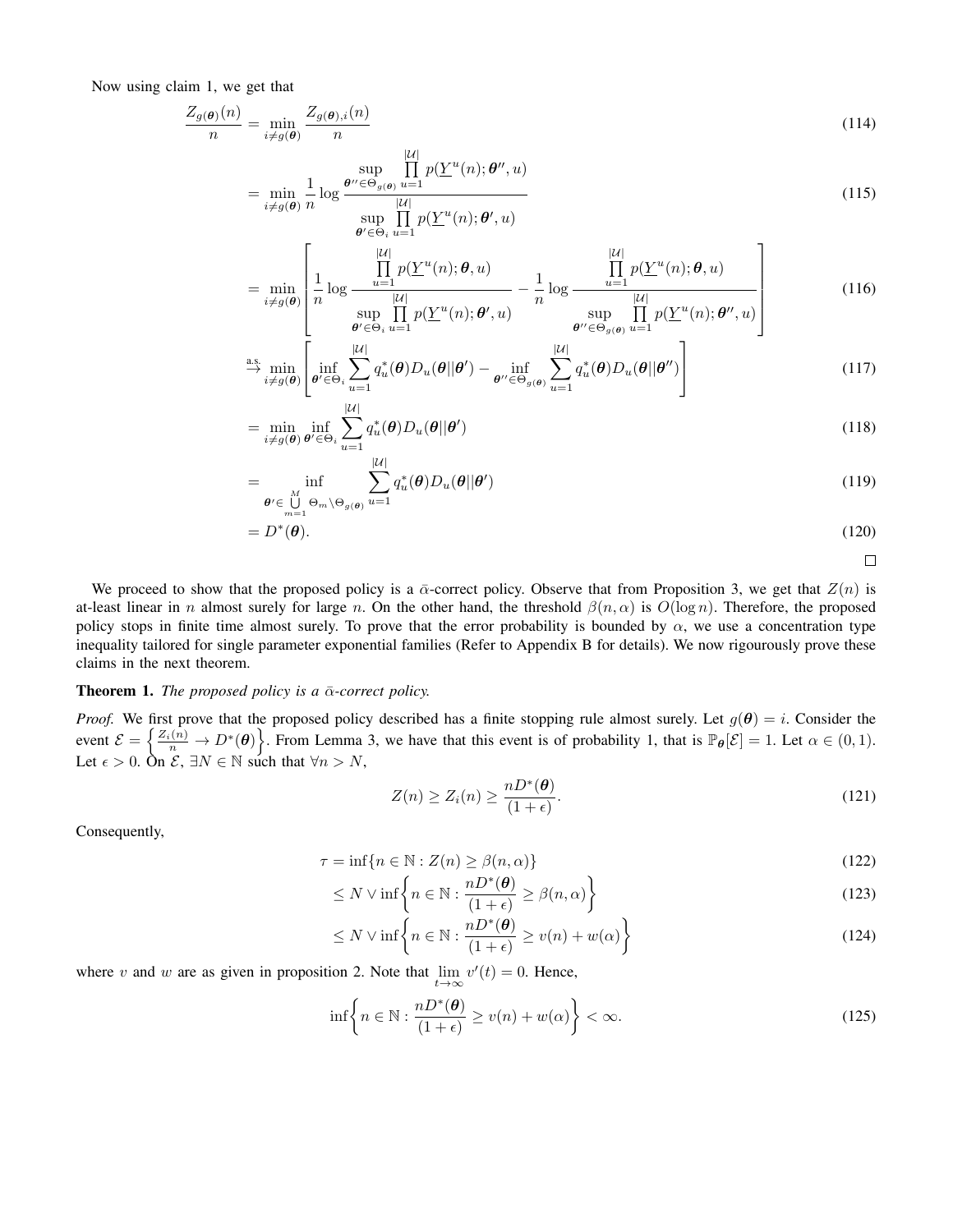Consequently,  $\tau < \infty$ . Since  $\mathbb{P}_{\theta}[\mathcal{E}] = 1$ , we get  $\mathbb{P}_{\theta}[\tau < \infty] = 1$ . We first establish an upper bound on  $Z_{j,i}$  for any  $j \in \mathcal{M}$ 

$$
Z_{j,i}(n) = \log \frac{\sup_{\theta' \in \Theta_j} \prod_{u=1}^{|\mathcal{U}|} p(\underline{Y}^u(n); \theta', u)}{\sup \prod_{v \in \mathcal{U} \setminus \mathcal{U}} p(\underline{Y}^u(n); \theta'', u)}
$$
(126)

$$
\theta'' \in \Theta_i u = 1
$$
\n
$$
\leq \log \frac{\theta' \in \Omega u = 1}{\prod_{u=1}^{|U|} p(\underline{Y}^u(n); \theta', u)}
$$
\n
$$
\leq \log \frac{\theta' \in \Omega u = 1}{\prod_{u=1}^{|U|} p(\underline{Y}^u(n); \theta, u)}
$$
\n(127)

$$
= \sum_{u=1}^{|U|} N_u(n) D(\theta_u^*(n) || \theta_u).
$$
 (128)

We now proceed to prove that error probability is bounded by chosen  $\alpha$ .

$$
\mathbb{P}_{\theta}[\hat{m} \neq i] \leq \mathbb{P}_{\theta} \left[ \exists n \in \mathbb{N}, \min_{j \neq i} Z_{j,i}(n) \geq \beta(n, \alpha) \right]
$$
(129)

$$
\leq \mathbb{P}_{\theta} \bigg[ \exists n \in \mathbb{N}, \exists j \in \mathcal{M} \setminus i : Z_{j,i}(n) \geq \beta(n,\alpha) \bigg]
$$
 (130)

$$
\leq \sum_{n=1}^{\infty} \mathbb{P}_{\theta} \bigg[ \sum_{u=1}^{|\mathcal{U}|} N_u(n) D(\theta_u^*(n) || \theta_u) \geq \beta(n, \alpha) \bigg] \tag{131}
$$

$$
\leq \sum_{n=1}^{\infty} 2e^{-\beta} \left( \frac{\beta \lceil \beta \log n \rceil}{|\mathcal{U}|} \right)^{|\mathcal{U}|} e^{|\mathcal{U}|+1} \tag{132}
$$

$$
\leq \alpha \sum_{n=1}^{\infty} \frac{1}{2n(1 + \log n)^2} \tag{133}
$$

$$
\leq \alpha. \tag{134}
$$

 $\Box$ 

The inequality (132) follows from Theorem 4 and (133) follows from Proposition 2.

**Theorem 2** (Almost-sure upper bound). Let  $\boldsymbol{\theta} \in \bigcup^M$  $\bigcup_{m=1}$   $\Theta_m$ . The proposed policy satisfies

$$
\mathbb{P}_{\theta}\left[\limsup_{\alpha \to 0} \frac{\tau}{|\log \alpha|} \le \frac{1}{D^*(\theta)}\right] = 1. \tag{135}
$$

*Proof.* Let  $g(\theta) = i$ . Consider the event  $\mathcal{E} = \left\{ \frac{Z_i(n)}{n} \to D^*(\theta) \right\}$ . From proposition 3, we have that this event is of probability 1, that is  $\mathbb{P}_{\theta}[\mathcal{E}] = 1$ . Let  $\alpha \in (0, 1)$ . Let  $\epsilon > 0$ . On  $\mathcal{E}, \exists N \in \mathbb{N}$  such that  $\forall n > N$ ,

$$
Z(n) \ge Z_i(n) \ge \frac{nD^*(\theta)}{(1+\epsilon)}.\tag{136}
$$

Consequently,

$$
\tau = \inf\{n \in \mathbb{N} : Z(n) \ge \beta(n, \alpha)\}\tag{137}
$$

$$
\leq N \vee \inf \left\{ n \in \mathbb{N} : \frac{nD^*(\boldsymbol{\theta})}{(1+\epsilon)} \geq \beta(n,\alpha) \right\} \tag{138}
$$

$$
\leq N \vee \inf \left\{ n \in \mathbb{N} : \frac{nD^*(\boldsymbol{\theta})}{(1+\epsilon)} \geq v(n) + w(\alpha) \right\}
$$
\n(139)

where v and w are as defined in (35) and (34) respectively. Note that  $\forall t > 1, v'(t) > 0$  and  $v''(t) < 0$ . Also,  $\lim_{t \to \infty} v'(t) = 0$ . Thus  $\exists N_1 \in \mathbb{N}$  such that  $\forall n \ge N_1$ ,  $\frac{nD^*(\theta)}{(1+\epsilon)} > v(n)$ . Also,  $\exists N_2 \in \mathbb{N}$  such that  $\forall n \ge N_2$ ,  $v'(n) \in \frac{\epsilon}{-\frac{0.5D^*(\theta)}{n}}$  $-\frac{\frac{*}{0.5D^*(\theta)}\frac{0.5D^*(\theta)}{(1+\epsilon)}}{\frac{0.1+\epsilon}{\theta}}$ . Let  $N_3 = \max\{N, N_1, N_2\}$ . Note that  $N_3$  is not dependent on  $\alpha$ . So, we get  $\forall n \ge N_3$ ,

$$
\tau \le n + \frac{w(\alpha)}{\frac{D^*(\theta)}{(1+\epsilon)} - v'(n)}.\tag{140}
$$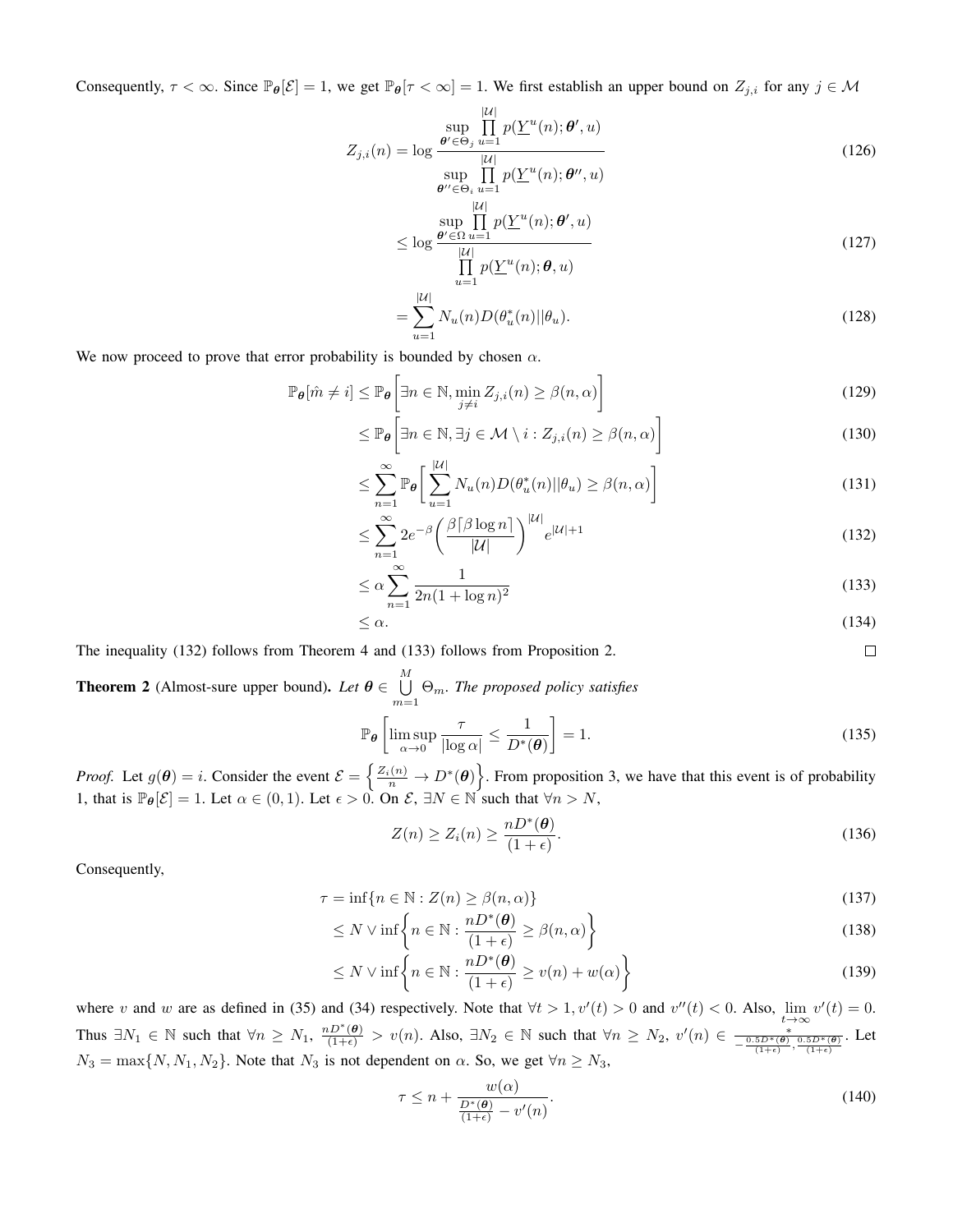Consequently,  $\forall n \geq N_3$ ,

$$
\limsup_{\alpha \to 0} \frac{\tau}{|\log \alpha|} \le \limsup_{\alpha \to 0} \frac{w(\alpha)}{\left[\frac{D^*(\theta)}{(1+\epsilon)} - v'(n)\right] |\log \alpha|}.
$$
\n(141)

Note that  $\lim_{\alpha \to 0} \frac{w(\alpha)}{|\log \alpha|} = 1$ . This implies,  $\forall n \ge N_3$ ,

$$
\limsup_{\alpha \to 0} \frac{\tau}{|\log \alpha|} \le \frac{1}{\frac{D^*(\theta)}{(1+\epsilon)} - v'(n)}.
$$
\n(142)

Letting  $n \to \infty$ , we get

$$
\limsup_{\alpha \to 0} \frac{\tau}{|\log \alpha|} \le \frac{(1+\epsilon)}{D^*(\theta)}.
$$
\n(143)

Now letting  $\epsilon \to 0$ , we get

$$
\limsup_{\alpha \to 0} \frac{\tau}{|\log \alpha|} \le \frac{1}{D^*(\boldsymbol{\theta})}.
$$
\n(144)

 $\Box$ 

**Theorem 3** (Asymptotic optimality in expectation). Let  $\boldsymbol{\theta} \in \bigcup^M$  $\bigcup_{m=1}$   $\Theta_m$ .. The proposed policy satisfies

$$
\limsup_{\alpha \to 0} \frac{\mathbb{E}_{\theta}[\tau]}{|\log \alpha|} \le \frac{1}{D^*(\theta)}.
$$
\n(145)

*Proof.* Let  $B_{\xi}(\theta')$  denote the  $\xi$ -neighbourhood of  $\theta'$ , that is,  $B_{\xi}(\theta') = {\theta'' : \|\theta'' - \theta'\| < \xi}$  for  $\xi > 0$ . Let  $\mathcal{I}_{\xi}(n)$  be the event given by

$$
\mathcal{I}_{\xi}(n) := \{ \boldsymbol{\theta}^*(n) \in B_{\xi}(\boldsymbol{\theta}) \}. \tag{146}
$$

Let  $g(\theta) = m$  and  $\theta \in \Gamma_m^{(j)}$  for some  $j \in [x_m]$ . Since  $\Gamma_m^{(j)}$  is open in aff $(\Gamma_m^{(j)})$ ,  $\exists \xi_0 > 0$  such that  $B_{\xi_0}(\theta) \cap \text{ aff}(\Gamma_m^{(j)}) \subset \Gamma_m^{(j)}$ . Let  $\xi'_0 = \min_{m' \neq m \text{ or } i \neq j} \Delta(\theta, \Gamma_{m'}^{(i)}) > 0$ . Thus  $\forall \xi \in \left(0, \min(\xi_0, \frac{\xi'_0}{2})\right)$ ,

$$
\mathcal{I}_{\xi}(n) \implies \hat{r}(n) = m \tag{147}
$$

$$
\implies \left\| \hat{\boldsymbol{\theta}}(n) - \boldsymbol{\theta}^*(n) \right\| \le \rho \Delta(\boldsymbol{\theta}^*(n), \Theta_m) \tag{148}
$$

$$
\implies \left\| \hat{\boldsymbol{\theta}}(n) - \boldsymbol{\theta}^*(n) \right\| \le \rho \|\boldsymbol{\theta} - \boldsymbol{\theta}^*(n)\| \tag{149}
$$

$$
\implies \left\| \hat{\boldsymbol{\theta}}(n) - \boldsymbol{\theta}^*(n) \right\| \le \rho \xi \tag{150}
$$

$$
\implies \left\| \hat{\boldsymbol{\theta}}(n) - \boldsymbol{\theta}^*(n) \right\| + \left\| \boldsymbol{\theta}^*(n) - \boldsymbol{\theta} \right\| \le (1 + \rho)\xi \tag{151}
$$

$$
\implies \left\|\hat{\boldsymbol{\theta}}(n) - \boldsymbol{\theta}\right\| \le (1+\rho)\xi. \tag{152}
$$

From proposition 1 and (152), we get that given  $\epsilon > 0$ ,  $\exists \xi_1(\epsilon) \in (0, \min(\xi_0, \frac{\xi'_0}{2}))$  such that

$$
\mathcal{I}_{\xi_1(\epsilon)}(n) \implies \max_{u \in \mathcal{U}} \left| q_u^*(\hat{\boldsymbol{\theta}}(n)) - q_u^*(\boldsymbol{\theta}) \right| < \epsilon. \tag{153}
$$

Let  $N \in \mathbb{N}$  and the event

$$
\mathcal{E}_N(\epsilon) = \bigcap_{n=N^{1/4}}^N \mathcal{I}_{\xi_1(\epsilon)}(n). \tag{154}
$$

The following claim is a consequence of the 'forced exploration' by the control law which ensures that each control is chosen at least around  $\sqrt{n}$  times at time *n*.

**Claim 2.**  $\exists K, C$  which are constants that depend on  $\epsilon$  and  $\theta$  such that  $\forall N \ge N' = 3^4 |\mathcal{U}|^8 + 1$ ,

$$
\mathbb{P}_{\theta}[\mathcal{E}_N^c(\epsilon)] \le KN \exp\left(-CN^{1/8}\right). \tag{155}
$$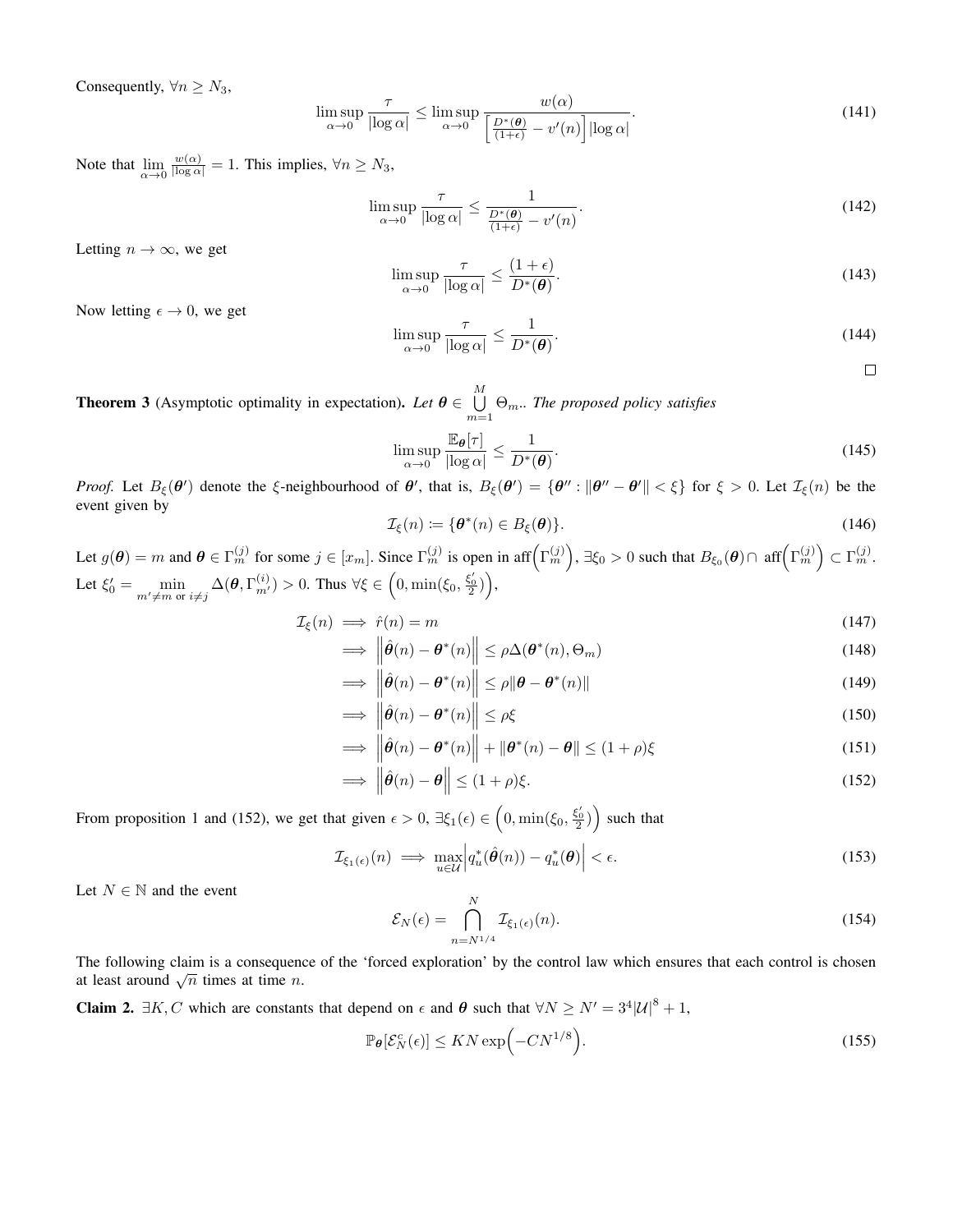*Proof.* Let  $N \ge N'$ . Thus,  $\forall n \in [\sqrt{N}, N] \cap \mathbb{N}$ , we get  $\forall u \in \mathcal{U}$ ,  $N_u(n) \ge \sqrt{n + |\mathcal{U}|^2} - 2|\mathcal{U}| > 0$ . Note that

$$
\mathbb{P}_{\theta}[\mathcal{E}_N^c(\epsilon)] \le \sum_{n=N^{1/4}}^N \mathbb{P}_{\theta}[\theta^*(n) \notin B_{\xi_1(\epsilon)}(\theta)] \tag{156}
$$

$$
\leq \sum_{n=N^{1/4}}^{N} \sum_{u=1}^{|U|} \mathbb{P}_{\theta}[\theta_u^*(n) \notin (\theta_u - \xi, \theta_u + \xi)], \tag{157}
$$

for some  $\xi > 0$ . Using a union bound and Chernoff inequality, we get that  $\forall u \in \mathcal{U}$ 

$$
\mathbb{P}_{\theta}[\theta_u^*(n) \le \theta_u - \xi] = \mathbb{P}_{\theta}\left[\theta_u^*(n) \le \theta_u - \xi, N_u(n) \ge s(n) = \sqrt{n + |\mathcal{U}|^2 - 2|\mathcal{U}|}\right]
$$
(158)

$$
\leq \sum_{k=s(n)}^{n} \mathbb{P}_{\theta}[\theta_u^*(n) \leq \theta_u - \xi, N_u(n) = k] \tag{159}
$$

$$
\leq \sum_{k=s(n)}^{n} \exp(-kD_u(\boldsymbol{\theta}-\xi||\boldsymbol{\theta})) \tag{160}
$$

$$
\leq \frac{e^{-s(n)D_u(\boldsymbol{\theta}-\xi||\boldsymbol{\theta})}}{1-e^{-D_u(\boldsymbol{\theta}-\xi||\boldsymbol{\theta})}},
$$
\n(161)

where  $\theta + x$  is a vector given by  $(\theta_1 + x, \theta_2 + x, \dots, \theta_{|\mathcal{U}|} + x)$  for any scalar x. Similarly, we get

$$
\mathbb{P}_{\theta}[\theta_a^*(n) \le \theta_u + \xi] \le \frac{e^{-s(n)D_u(\theta + \xi||\theta)}}{1 - e^{-D_u(\theta + \xi||\theta)}}.
$$
\n(162)

Let

$$
C = \min_{u \in \mathcal{U}} (D_u(\boldsymbol{\theta} - \xi || \boldsymbol{\theta}) \vee D_u(\boldsymbol{\theta} + \xi || \boldsymbol{\theta})) \tag{163}
$$

and

$$
K = \sum_{u=1}^{|U|} \left( \frac{e^{2|U|D_u(\theta - \xi||\theta)}}{1 - e^{-D_u(\theta - \xi||\theta)}} + \frac{e^{2|U|D_u(\theta + \xi||\theta)}}{1 - e^{-D_u(\theta + \xi||\theta)}} \right).
$$
(164)

Thus we get,

$$
\mathbb{P}_{\theta}[\mathcal{E}_N^c(\epsilon)] \le \sum_{n=N^{1/4}}^N K \exp\left(-C\sqrt{n+|\mathcal{U}|^2}\right)
$$
\n(165)

$$
\leq KN\exp\left(-C\sqrt{N^{1/4}+|\mathcal{U}|^2}\right) \tag{166}
$$

$$
\leq KN\exp\left(-C\sqrt{N^{1/4}}\right) \tag{167}
$$

$$
=KN\exp\left(-CN^{1/8}\right). \tag{168}
$$

 $\Box$ 

The next claim discusses the convergence of empirical proportions on  $\mathcal{E}_N(\epsilon)$ .

**Claim 3.**  $\exists N_{\epsilon}$  such that for  $N \geq N_{\epsilon}$ , it holds that on  $\mathcal{E}_N(\epsilon)$ ,

$$
\forall n \in [\sqrt{N}, N] \cap \mathbb{N}, \max_{u \in \mathcal{U}} \left| \frac{N_u(n)}{n} - q_u^*(\boldsymbol{\theta}) \right| \le 2\epsilon. \tag{169}
$$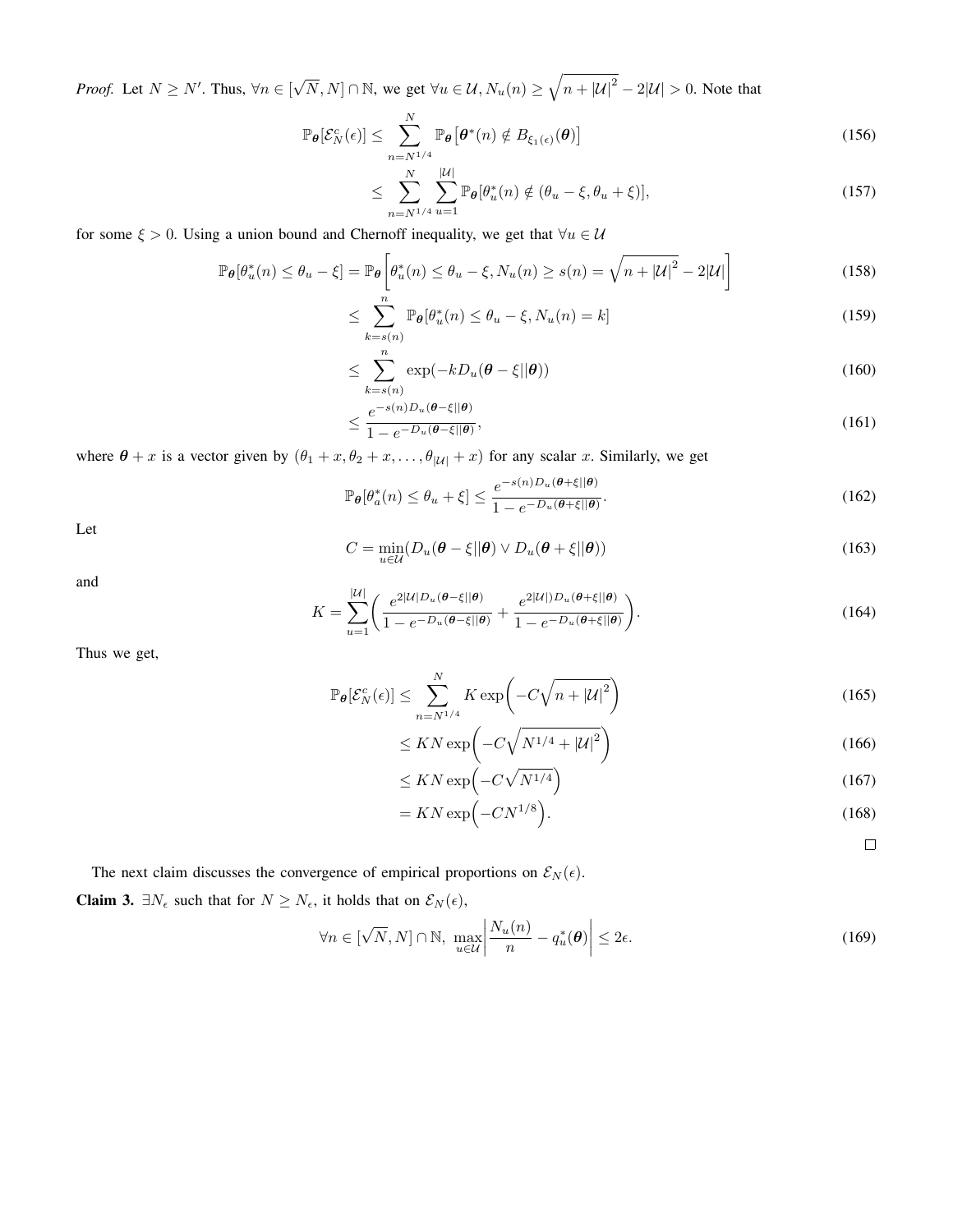*Proof.* Using lemma 2 and (153), we get that on  $\mathcal{E}_N(\epsilon)$ ,  $\forall n \in [\sqrt{N}, N] \cap \mathbb{N}$  and  $\forall u \in \mathcal{U}$ ,

$$
\left| \frac{N_u(n)}{n} - q_u^*(\boldsymbol{\theta}) \right| \le \left| \frac{N_u(n)}{n} - \frac{1}{n} \sum_{k=0}^{n-1} q_u^*(\hat{\boldsymbol{\theta}}(k)) \right| + \left| \frac{1}{n} \sum_{k=0}^{n-1} q_u^*(\hat{\boldsymbol{\theta}}(k)) - q_u^*(\boldsymbol{\theta}) \right| \tag{170}
$$

$$
\leq \frac{|\mathcal{U}|(\sqrt{n}+1)}{n} + \frac{N^{1/4}}{n} + \frac{1}{n} \sum_{k=N^{1/4}}^{n-1} \left| q_u^*(\hat{\boldsymbol{\theta}}(k)) - q_u^*(\boldsymbol{\theta}) \right| \tag{171}
$$

$$
\leq \frac{2|\mathcal{U}|}{N^{1/4}} + \frac{1}{N^{1/4}} + \epsilon \tag{172}
$$

$$
=\frac{2|\mathcal{U}|+1}{N^{1/4}}+\epsilon\tag{173}
$$

$$
\leq 2\epsilon \tag{174}
$$

when  $N \geq \left(\frac{2|\mathcal{U}|+1}{\epsilon}\right)^4 = N_{\epsilon}$ .  $\Box$ 

Note that the GLRT statistic can be bounded below as follows.

$$
Z(n) = \max_{i \in \mathcal{M}} \min_{j \neq i} Z_{i,j}(n) \tag{175}
$$

$$
\geq \min_{i \neq g(\boldsymbol{\theta})} Z_{g(\boldsymbol{\theta}),i}(n) \tag{176}
$$

$$
\lim_{\substack{\mathbf{d}' \in \Theta_{g(\boldsymbol{\theta})}} \text{log} \mathcal{B}' \leq \Theta_{g(\boldsymbol{\theta})}} \prod_{u=1}^{|\mathcal{U}|} p(\underline{Y}^u(n); \boldsymbol{\theta}', u) \tag{177}
$$

$$
= \min_{i \neq g(\boldsymbol{\theta})} \log \frac{|u|}{\sup_{\boldsymbol{\theta}'' \in \Theta_i} \prod_{u=1}^{|U|} p(\underline{Y}^u(n); \boldsymbol{\theta}'', u)}
$$
(177)

$$
\geq \log \frac{\prod_{u=1}^{|\mathcal{U}|} p(\underline{Y}^u(n); \boldsymbol{\theta}, u)}{|\mathcal{U}|}
$$
\n(178)

$$
\sup_{\boldsymbol{\theta}'' \in \Omega} \prod_{u=1}^{|\mathcal{U}|} p(\underline{Y}^u(n); \boldsymbol{\theta}'', u)
$$
  

$$
\prod_{u=1}^{|\mathcal{U}|} p(\underline{Y}^u(n); \boldsymbol{\theta}, u)
$$

$$
= \log \frac{\frac{1}{u-1} p(\underline{Y}^u(n), \theta, u)}{\prod_{u=1}^{|\mathcal{U}|} p(\underline{Y}^u(n), \theta^*(n), u)}
$$
(179)

$$
= n \sum_{u=1}^{|U|} \frac{N_u(n)}{n} \bigg[ D_u(\theta | \theta^*(n)) + (\theta_u - \theta_u^*(n)) \bigg( \frac{S_u(n)}{N_u(n)} - \dot{A}_u(\theta_u) \bigg) \bigg] \tag{180}
$$

$$
= n \sum_{u=1}^{|U|} \frac{N_u(n)}{n} \Big[ D_u(\theta | \theta^*(n)) + (\theta_u - \theta_u^*(n)) \Big( \dot{A}_u(\theta_u^*(n)) - \dot{A}_u(\theta_u) \Big) \Big]
$$
(181)

$$
= np\left(\boldsymbol{\theta}^*(n), \left(\frac{N_u(n)}{n}\right)_{u=1}^{|U|}\right),\tag{182}
$$

where  $p : \Omega \times \mathcal{P} \to \mathbb{R}$  is the function given by,

$$
p(\boldsymbol{\theta}', \boldsymbol{q}) \coloneqq \sum_{u=1}^{|\mathcal{U}|} q_u \Big[ D_u(\boldsymbol{\theta}||\boldsymbol{\theta}') + (\theta_u - \theta'_u) \Big( \dot{A}_u(\theta'_u) - \dot{A}_u(\theta_u) \Big) \Big]. \tag{183}
$$

Let

$$
C_{\epsilon}^* = \inf_{\substack{\boldsymbol{\theta}': ||\boldsymbol{\theta}'-\boldsymbol{\theta}|| \leq \xi_1(\epsilon) \\ \boldsymbol{q}: ||\boldsymbol{q}-\boldsymbol{q}^*(\boldsymbol{\theta})|| \leq 2\epsilon}} p(\boldsymbol{\theta}', \boldsymbol{q}).
$$
\n(184)

By the definition of  $\mathcal{I}_{\xi_1(\epsilon)}(n)$  and claim 3, for  $N \ge N_\epsilon$ , on the event  $\mathcal{E}_N(\epsilon)$ , it holds that  $\forall n \in [\sqrt{N}, N] \cap \mathbb{N}$ ,

$$
Z(n) \ge nC_{\epsilon}^*.\tag{185}
$$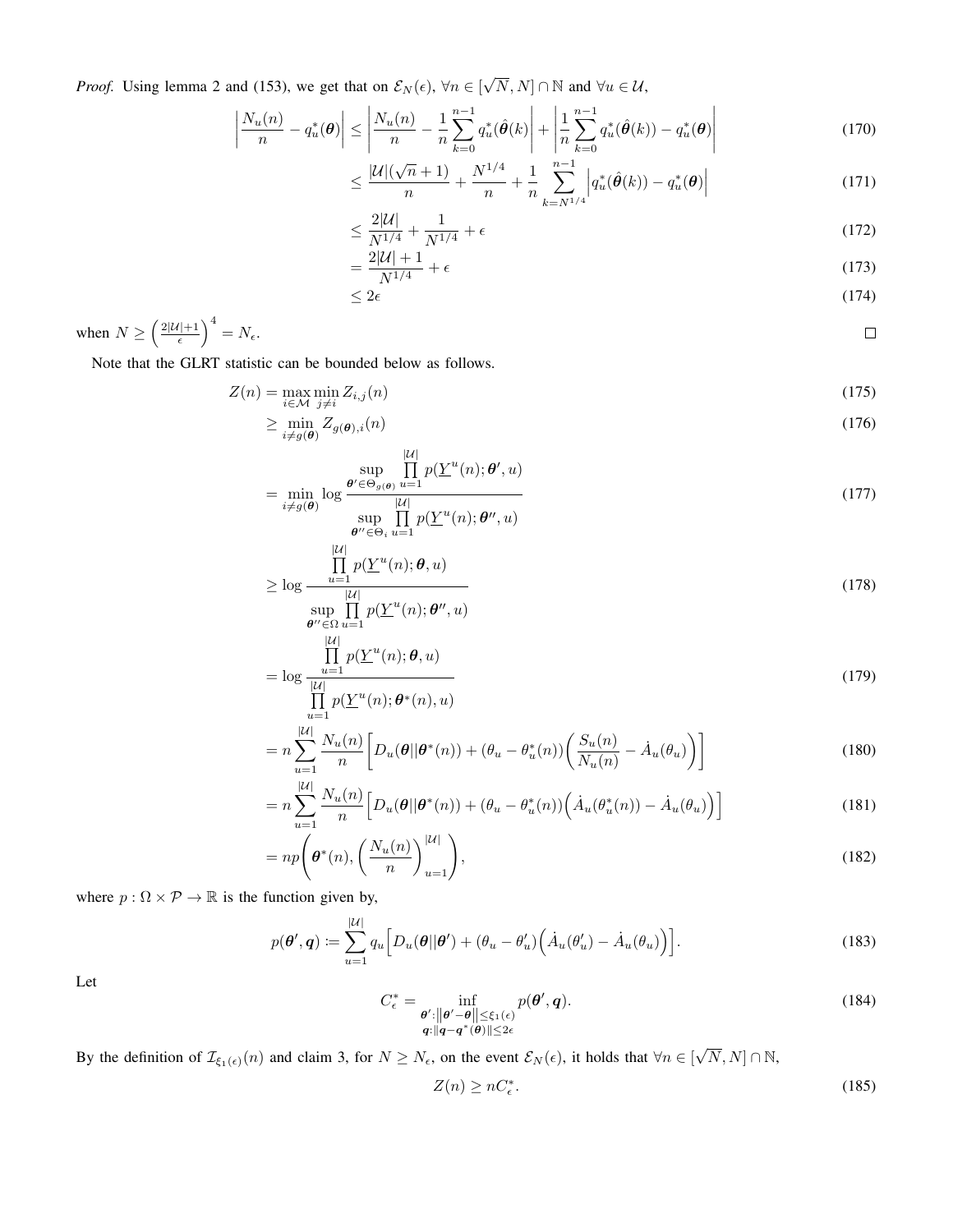Let  $N \geq N_{\epsilon}$ . On the event  $\mathcal{E}_N(\epsilon)$ ,

$$
\min(\tau, N) \le \sqrt{N} + \sum_{n=\sqrt{N}}^{N} \mathbb{1}_{\tau > n} \tag{186}
$$

$$
\leq \sqrt{N} + \sum_{n=\sqrt{N}}^{N} \mathbb{1}_{Z(n) \leq \beta(n,\alpha)} \tag{187}
$$

$$
\leq \sqrt{N} + \sum_{n=\sqrt{N}}^{N} \mathbb{1}_{nC_{\epsilon}^{*} \leq \beta(n,\alpha)} \tag{188}
$$

$$
\leq \sqrt{N} + \frac{\beta(N,\alpha)}{C_{\epsilon}^*}.\tag{189}
$$

We define

$$
N_0(\alpha) := \inf \bigg\{ N \in \mathbb{N} : \sqrt{N} + \frac{\beta(N, \alpha)}{C_{\epsilon}^*} \le N \bigg\}.
$$
\n(190)

So  $\forall N \ge \max(N_0(\alpha), N_{\epsilon})$ , on  $\mathcal{E}_N(\epsilon)$ , we get

$$
\min(\tau, N) \le N \tag{191}
$$

which implies

$$
\tau \le N. \tag{192}
$$

Thus  $\forall N \ge \max(N', N_0(\alpha), N_{\epsilon}),$ 

$$
\mathcal{E}_N(\epsilon) \subseteq (\tau \le N) \tag{193}
$$

and consequently,

$$
\mathbb{P}_{\theta}[\tau > N] \le \mathbb{P}_{\theta}[\mathcal{E}_N^c] \le KN \exp\left(-CN^{1/8}\right). \tag{194}
$$

So, we can upper bound the expectation of stopping time as

$$
\mathbb{E}_{\theta}[\tau] \le N_0(\alpha) + N' + N_{\epsilon} + \sum_{N=1}^{\infty} KN \exp\left(-CN^{1/8}\right). \tag{195}
$$

We now upper bound  $N_0(\alpha)$  as follows.

$$
N_0(\alpha) \le \inf \bigg\{ N \in \mathbb{N} : \sqrt{N} + \frac{v(N) + w(\alpha)}{C_{\epsilon}^*} \le N \bigg\},\tag{196}
$$

where  $v(n)$  and  $w(\alpha)$  are as defined in (35) and (34) respectively. Let  $v_1(t) = \sqrt{t} + \frac{v(t)}{C_{\epsilon}^*}$ . Note that  $\forall t > 1, v'_1(t) > 0$  and  $v_1''(t) < 0$ . Also,  $\lim_{t \to \infty} v_1'(t) = 0$  Thus,  $\exists N_1 \in \mathbb{N}$  such that  $\forall n \ge N_1$ ,  $n > v_1(n)$ . Also,  $\exists N_2 \in \mathbb{N}$  such that  $\forall n \ge N_2$ ,  $v'_1(n) \in \left(-\frac{1}{2}, \frac{1}{2}\right)$ . Let  $N_3 = \max\{N_1, N_2\}$ . Note that  $N_3$  is independent of  $\alpha$ . Thus,  $\forall n \ge N_3$ ,

$$
N_0(\alpha) \le n + \frac{\frac{w(\alpha)}{C_{\epsilon}^*}}{1 - v_1'(n)}
$$
\n
$$
(197)
$$

Consequently  $\forall n \geq N_3$ ,

$$
\limsup_{\alpha \to 0} \frac{N_0(\alpha)}{|\log \alpha|} \le \frac{1}{C_{\epsilon}^*(1 - v_1'(n))},\tag{198}
$$

since  $\lim_{\alpha \to 0} \frac{w(\alpha)}{|\log \alpha|} = 1$ . Letting  $n \to \infty$  we get,

$$
\limsup_{\alpha \to 0} \frac{N_0(\alpha)}{|\log \alpha|} \le \frac{1}{C_{\epsilon}^*}.\tag{199}
$$

Using this in the inequality (195) as  $\alpha \to 0$  we get,

$$
\limsup_{\alpha \to 0} \frac{\mathbb{E}_{\theta}[\tau]}{|\log \alpha|} \le \frac{1}{C_{\epsilon}^*}.
$$
\n(200)

By the continuity of  $p$ , we get

$$
\lim_{\epsilon \to 0} C_{\epsilon}^* = D^*(\boldsymbol{\theta}). \tag{201}
$$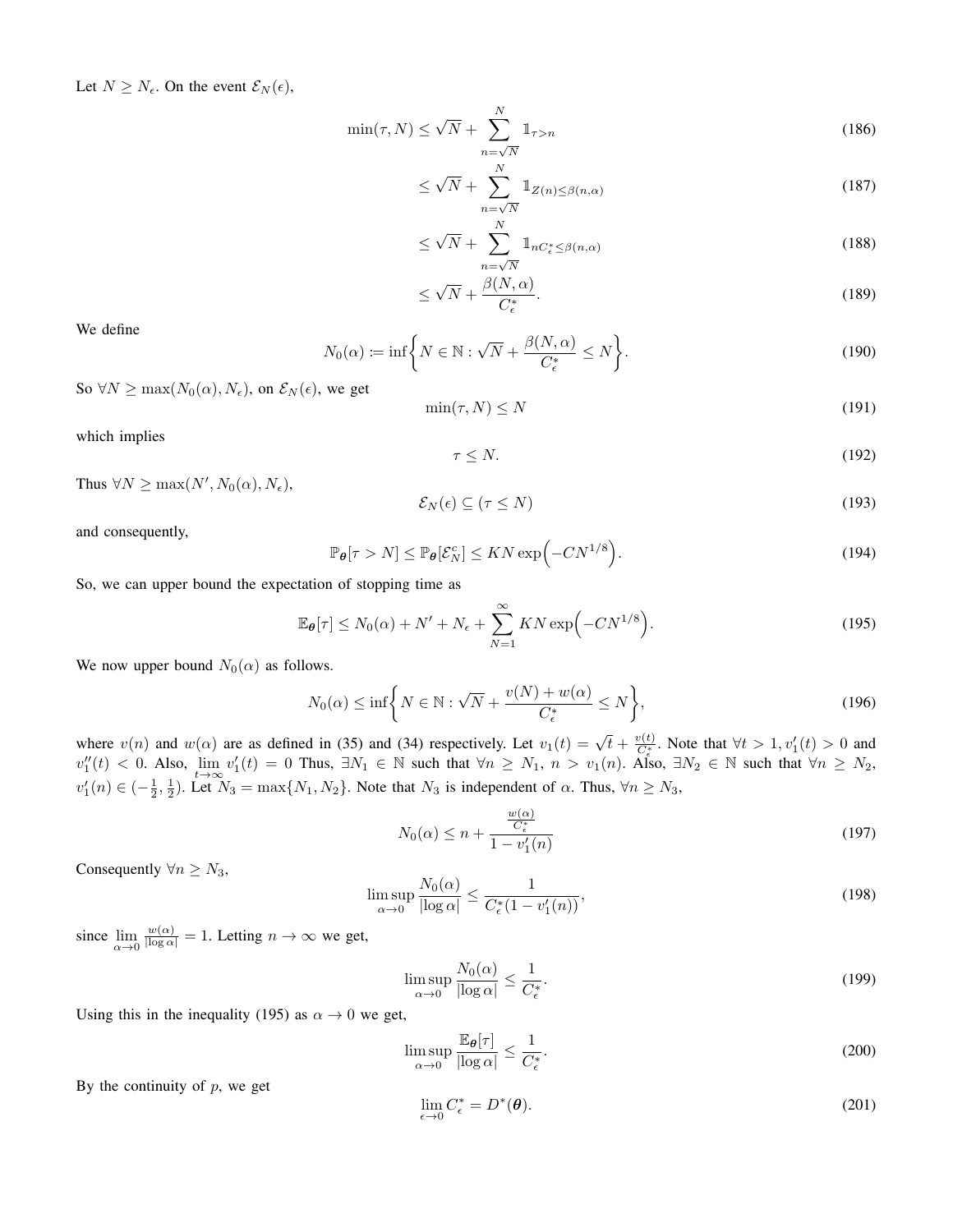So letting  $\epsilon \to 0$  we get,

$$
\limsup_{\alpha \to 0} \frac{\mathbb{E}_{\theta}[\tau]}{|\log \alpha|} \le \frac{1}{D^*(\theta)}.
$$
\n(202)

 $\Box$ 

#### APPENDIX C

In this section we extend the result in Theorem 2 in [14], stated for Bernoulli distributions, to single-parameter exponential family distributions.

**Lemma 4.** Let  $a > 0$ ,  $L \ge 2$ . Let  $\mathbf{Z} \in \mathbb{R}^L$  be a random variable such that  $\forall \zeta \in (\mathbb{R}^+)^L$ 

$$
\mathbb{P}[\mathbf{Z} \ge \zeta] \le \exp\left(-a \sum_{l=1}^{L} \zeta_l\right). \tag{203}
$$

Then  $\forall \delta \geq L/a$ ,

$$
\mathbb{P}\left[\sum_{l=1}^{L} Z_l \ge \delta\right] \le \left(\frac{a\delta e}{L}\right)^L e^{-a\delta}.\tag{204}
$$

**Lemma 5.** For any  $u \in \mathcal{U}$ , let  $1 \le t_u \le n$ . Let  $\eta > 0$ . Let E be the event given by

$$
E = \bigcap_{u \in \mathcal{U}} \{ t_u \le N_u(n) \le (1 + \eta) t_u \}. \tag{205}
$$

Then for  $\beta \ge (1 + \eta)(|\mathcal{U}| + \log 2)$ , we have

$$
\mathbb{P}_{\theta}\left[\mathbb{1}_{E}\sum_{u\in\mathcal{U}}N_{u}(n)D_{u}(\theta^{*}(n)||\theta)\geq\beta\right]\leq2\left(\frac{\beta e}{|\mathcal{U}|}\right)^{|\mathcal{U}|}e^{-\frac{\beta}{(1+\eta)}}.\tag{206}
$$

*Proof.* We shall show that  $\forall \zeta \in (\mathbb{R}^+)^{|\mathcal{U}|}$ ,

$$
\mathbb{P}_{\theta}\left[\bigcap_{u\in\mathcal{U}}\left\{\mathbb{1}_{E}N_{u}(n)D_{u}(\theta^{*}(n)||\theta)\geq\zeta_{u}\right\}\right]\leq2\exp\left[-\frac{\sum\limits_{u\in\mathcal{U}}\zeta_{u}}{(1+\eta)}\right].
$$
\n(207)

Let  $\zeta \in (\mathbb{R}^+)^{|\mathcal{U}|}$ . Let  $c^{(1)}$  and  $c^{(2)}$  be such that  $\forall u \in \mathcal{U}$ ,  $c_u^{(1)} < c_u^{(2)}$  and

$$
t_u(1+\eta)D_u(\mathbf{c}^{(1)}||\theta) = t_u(1+\eta)D_u(\mathbf{c}^{(2)}||\theta) = \zeta_u.
$$
\n(208)

Note that  $\forall u \in \mathcal{U}$ ,

$$
\mathbb{1}_E N_u(n) D_u(\boldsymbol{\theta}^*(n) || \boldsymbol{\theta}) \ge \zeta_u \implies \mathbb{1}_E t_u(1 + \eta) D_u(\boldsymbol{\theta}^*(n) || \boldsymbol{\theta}) \ge \zeta_u \tag{209}
$$

$$
\implies E\bigcap \Big\{ \Big\{ \theta_u^*(n) \ge c_u^{(2)} \Big\} \cup \Big\{ \theta_u^*(n) \le c_u^{(1)} \Big\} \Big\}.
$$
\n(210)

Now for a fixed  $\lambda$ , let

$$
M(n) = \exp\left\{\sum_{u \in \mathcal{U}} \lambda_u S_u(n) - N_u(n) \kappa_u(\lambda_u)\right\}.
$$
 (211)

So  $\forall n' \leq n$ ,

$$
M(n') = M(n'-1) \prod_{u \in \mathcal{U}} \exp\left\{ \mathbb{1}_{\{U_{n'-1} = u\}} [\lambda_u T_u(Y_{n'}) - \kappa_u(\lambda_u)] \right\}.
$$
 (212)

Since  $\mathbb{1}_{\{U_{n'}=u\}}$  is  $\mathcal{F}_{n'-1}$ -measurable and  $Y_{n'}$  is conditionally independent of  $\mathcal{F}_{n'-1}$ , we get

$$
\mathbb{E}_{\theta}[M(n')|\mathcal{F}_{n'-1}] = M(n'-1). \tag{213}
$$

Hence,  $M(n)$  is a martingale and  $\mathbb{E}_{\theta}[M(n)] = 1$ .  $\forall u \in \mathcal{U}$ , set  $\lambda_u^{(1)} = c_u^{(1)} - \theta_u < 0$  and  $\lambda_u^{(2)} = c_u^{(2)} - \theta_u > 0$ , so that for  $i \in \{1,2\}, \ \lambda_u^{(i)} \dot{A}_u(c_u^{(i)}) - \kappa_u(\lambda_u^{(i)}) = D_u(\boldsymbol{c}^{(i)}||\boldsymbol{\theta}).$  Let

$$
M_i(n) = \exp\left\{\sum_{u \in \mathcal{U}} \lambda_u^{(i)} S_u(n) - N_u(n) \kappa_u(\lambda_u^{(i)})\right\},\tag{214}
$$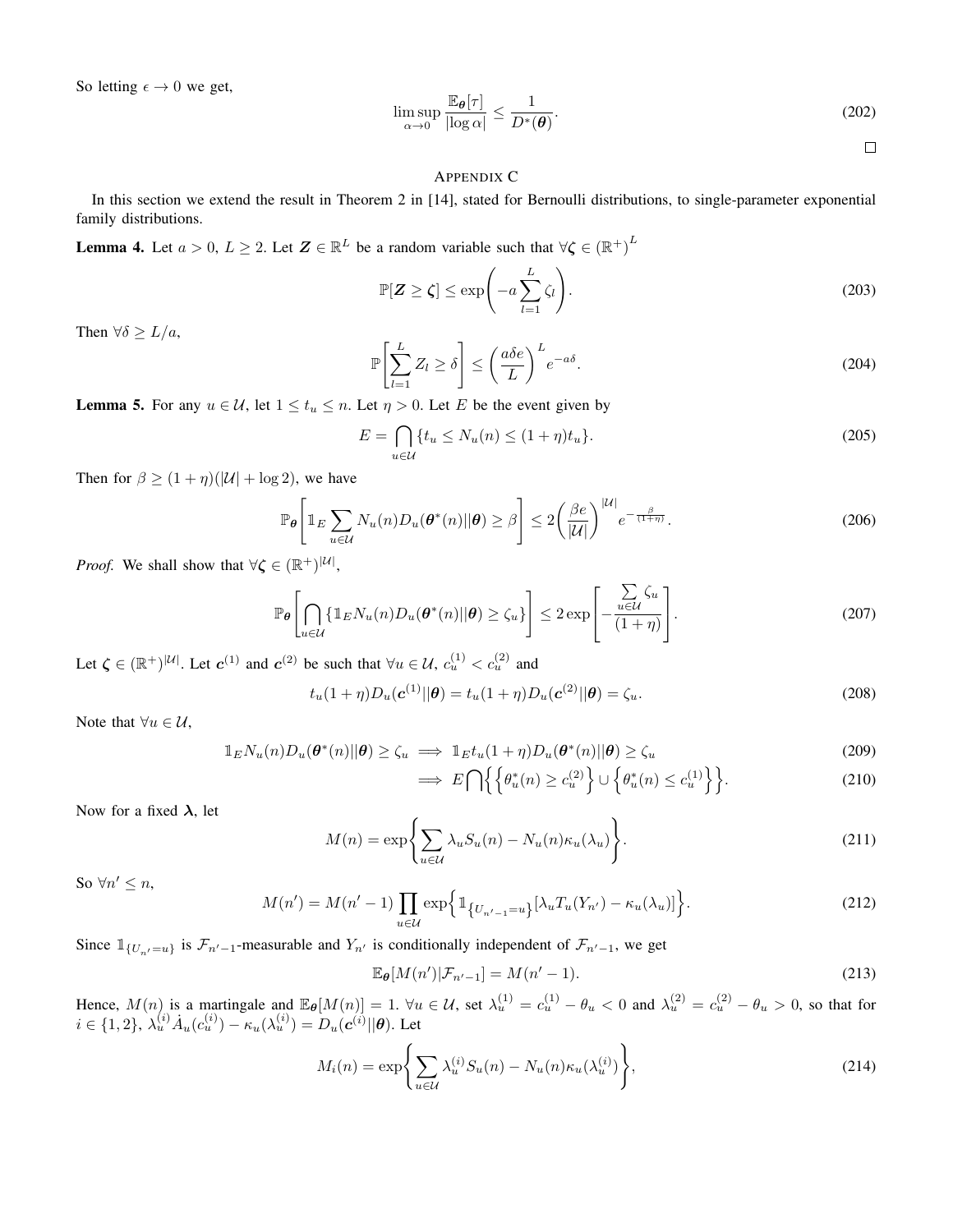for  $i \in \{1, 2\}$ . Hence,

$$
\mathbb{P}_{\theta}\left[E\bigcap_{u\in\mathcal{U}}\left\{\left\{\theta_u^*(n)\leq c_u^{(1)}\right\}\cup\left\{\theta_u^*(n)\geq c_u^{(2)}\right\}\right\}\right]
$$
\n(215)

$$
\leq \mathbb{P}_{\theta}\left[E\bigcap_{u\in\mathcal{U}}\left\{\dot{A}_{u}(\theta_{u}^{*}(n))\leq\dot{A}_{u}(c_{u}^{(1)})\right\}\right]+\mathbb{P}_{\theta}\left[E\bigcap_{u\in\mathcal{U}}\left\{\dot{A}_{u}(\theta_{u}^{*}(n))\geq\dot{A}_{u}(c_{u}^{(2)})\right\}\right]
$$
(216)

$$
\leq \sum_{i=1}^{2} \mathbb{P}_{\theta} \left[ \mathbb{1}_{E} \sum_{u \in \mathcal{U}} \lambda_{u}^{(i)} S_{u}(n) \geq \sum_{u \in \mathcal{U}} N_{u}(n) \lambda_{u}^{(i)} \dot{A}_{u}(c_{u}^{(i)}) \right]
$$
(217)

$$
\leq \sum_{i=1}^{2} \mathbb{P}_{\theta} \left[ \mathbb{1}_{E} \sum_{u \in \mathcal{U}} \lambda_{u}^{(i)} S_{u}(n) - N_{u}(n) \kappa_{u}(\lambda_{u}^{(i)}) \geq \sum_{u \in \mathcal{U}} N_{u}(n) \lambda_{u}^{(i)} \dot{A}_{u}(c_{u}^{(i)}) - N_{u}(n) \kappa_{u}(\lambda_{u}^{(i)}) \right]
$$
(218)

$$
\leq \sum_{i=1}^{2} \mathbb{P}_{\theta} \left[ \mathbb{1}_{E} M_{i}(n) \geq \exp \left( \sum_{u \in \mathcal{U}} N_{u}(n) \left( \lambda_{u}^{(i)} \dot{A}_{u}(c_{u}^{(i)}) - \kappa_{u}(\lambda_{u}^{(i)}) \right) \right) \right]
$$
(219)

$$
= \sum_{i=1}^{2} \mathbb{P}_{\theta} \left[ \mathbb{1}_{E} M_{i}(n) \ge \exp \left( \sum_{u \in \mathcal{U}} N_{u}(n) D_{u}(\mathbf{c}^{(i)} || \theta) \right) \right]
$$
(220)

$$
\leq \sum_{i=1}^{2} \mathbb{P}_{\theta} \left[ \mathbb{1}_{E} M_{i}(n) \geq \exp \left( \sum_{u \in \mathcal{U}} t_{u} D_{u}(c^{(i)} || \theta) \right) \right]
$$
(221)

$$
\leq \sum_{i=1}^{2} \frac{\mathbb{E}_{\theta}[\mathbb{1}_{E}M_{i}(n)]}{\exp\left(\sum_{u\in\mathcal{U}} t_{u}D_{u}(\mathbf{c}^{(i)}||\theta)\right)}
$$
(222)

$$
\leq \sum_{i=1}^{2} \frac{\mathbb{E}_{\theta}[M_i(n)]}{\exp\left(\sum_{u \in \mathcal{U}} t_u D_u(\mathbf{c}^{(i)} || \theta)\right)}
$$
(223)

$$
= \sum_{i=1}^{2} \exp\left(-\sum_{u \in \mathcal{U}} t_{u} D_{u}(\mathbf{c}^{(i)}||\boldsymbol{\theta})\right)
$$
(224)

$$
=2\exp\left(-\sum_{u\in\mathcal{U}}\frac{\zeta_u}{(1+\eta)}\right).
$$
\n(225)

Thus,

$$
\mathbb{P}_{\theta}\left[\bigcap_{u\in\mathcal{U}}\{\mathbb{1}_E N_u(n)D_u(\theta^*(n)||\theta)\geq\zeta_u\}\right] \leq 2\exp\left(-\sum_{u\in\mathcal{U}}\frac{\zeta_u}{(1+\eta)}\right). \tag{226}
$$

Let  $Z_u = \mathbb{1}_E N_u(n) D_u(\theta^*(n) || \theta)$  and  $a = \frac{1}{1+\eta}$ . Note that we have  $\forall \zeta \in (\mathbb{R}^+)^{|\mathcal{U}|}$ ,

$$
\mathbb{P}_{\theta}[\mathbf{Z} \ge \zeta] \le 2 \exp\left(-a \sum_{u \in \mathcal{U}} \zeta_u\right). \tag{227}
$$

Let  $\mathbf{Z}', \zeta'$  be such that  $\forall u \in \mathcal{U}, Z'_u = Z_u - \frac{\log 2}{a|\mathcal{U}|}$  and  $\zeta'_u = \zeta_u - \frac{\log 2}{a|\mathcal{U}|}$ . Thus,

$$
\mathbb{P}_{\theta}[\mathbf{Z}' \ge \zeta'] \le 2 \exp\left[-a \sum_{u \in \mathcal{U}} \left(\zeta_u' + \frac{\log 2}{a|\mathcal{U}|}\right)\right]
$$
(228)

$$
= \exp\left(-a \sum_{u \in \mathcal{U}} \zeta_u'\right). \tag{229}
$$

This holds for all  $\zeta'$  such that  $\forall u \in \mathcal{U}$ ,  $\zeta'_u \ge -\frac{\log 2}{a|\mathcal{U}|}$ . Hence, applying lemma 4 we get that  $\forall \delta \ge \frac{|\mathcal{U}|}{a}$ ,

$$
\mathbb{P}_{\theta}\left[\sum_{u\in\mathcal{U}}Z_{u}'\ge\delta\right] \le \left(\frac{a\delta e}{|\mathcal{U}|}\right)^{|\mathcal{U}|}e^{-a\delta}.\tag{230}
$$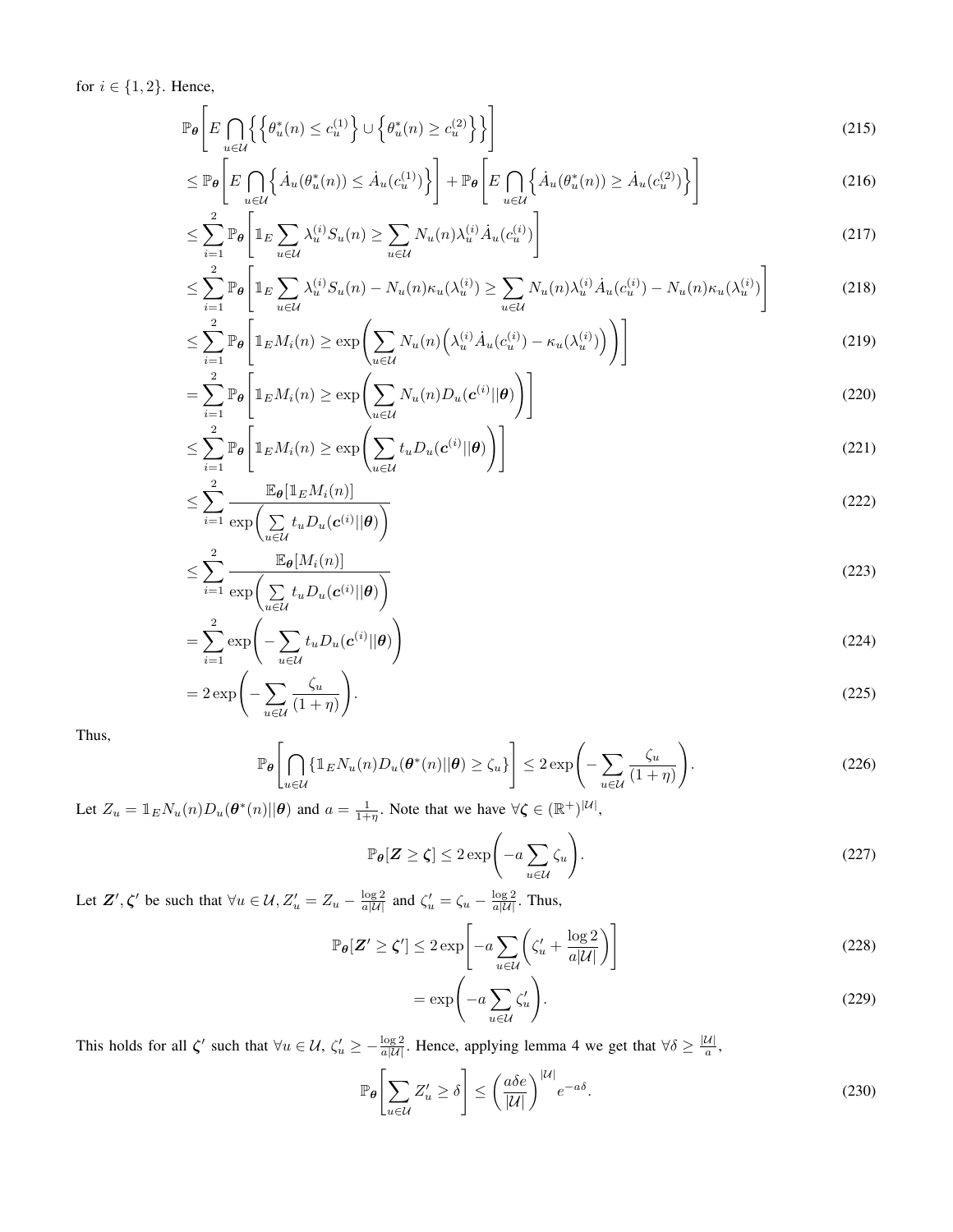Thus,  $\forall \delta \geq \frac{|\mathcal{U}| + \log 2}{a}$ ,

$$
\mathbb{P}_{\theta}\left[\sum_{u\in\mathcal{U}}Z_u \ge \delta\right] \le \left(\frac{a\left(\delta - \frac{\log 2}{a}\right)e}{|\mathcal{U}|}\right)^{|\mathcal{U}|}e^{-a\left(\delta - \frac{\log 2}{a}\right)}\tag{231}
$$

$$
\leq 2\left(\frac{a\delta e}{|\mathcal{U}|}\right)^{|\mathcal{U}|}e^{-a\delta}.\tag{232}
$$

Hence, we get that for any  $\beta \ge (1 + \eta)(|\mathcal{U}| + \log 2)$ ,

$$
\mathbb{P}_{\theta}\left[\mathbb{1}_{E}\sum_{u\in\mathcal{U}}N_{u}(n)D_{u}(\theta^{*}(n)||\theta)\geq\beta\right]\leq2\left(\frac{\beta e}{|\mathcal{U}|}\right)^{|\mathcal{U}|}e^{-\frac{\beta}{(1+\eta)}}.\tag{233}
$$

Theorem 4.

$$
\mathbb{P}_{\theta}\left[\sum_{u\in\mathcal{U}}N_{u}(n)D_{u}(\theta^{*}(n)||\theta)\geq\beta\right]\leq 2e^{-\beta}\left(\frac{\beta\lceil\beta\log n\rceil}{|\mathcal{U}|}\right)^{|\mathcal{U}|}e^{|\mathcal{U}|+1},\tag{234}
$$

*for*  $\beta \geq |\mathcal{U}| + 1 + \log 2$ .

*Proof.* Let 
$$
\beta \ge |U| + 1 + \log 2
$$
 and  $\eta = \frac{1}{\beta - 1}$ . Let  $L = \left[\frac{\log n}{\log(1 + \eta)}\right]$ . Let  $\mathbb{L} = \{1, 2, ..., L\}^{|U|}$ . Let G be the event\n
$$
G = \left\{\sum_{u \in U} N_u(n) D_u(\theta^*(n) || \theta) \ge \beta\right\}.
$$
\n(235)

Let  $H_l$  be the event

$$
H_l = \bigcap_{u \in \mathcal{U}} \left\{ (1 + \eta)^{l_u - 1} \le N_u(n) \le (1 + \eta)^{l_u} \right\},\tag{236}
$$

for any  $l \in \mathbb{L}$ . We have

$$
G = \bigcup_{\mathbf{l} \in \mathbb{L}} G \cap H_{\mathbf{l}}.\tag{237}
$$

Thus,

$$
\mathbb{P}_{\theta}[G] \le \sum_{l \in \mathbb{L}} \mathbb{P}_{\theta}[G \cap H_l]. \tag{238}
$$

Note that since  $\beta \ge |\mathcal{U}| + 1 + \log 2$  and  $\eta = \frac{1}{\beta - 1}$ , we get  $\beta \ge (1 + \eta)(|\mathcal{U}| + \log 2)$ . So, applying lemma 5, we get that  $\forall \mathbf{l} \in \mathbb{L}$ ,

$$
\mathbb{P}_{\theta}[G \cap H_{l}] \le 2\left(\frac{\beta e}{|\mathcal{U}|}\right)^{|\mathcal{U}|} e^{-\frac{\beta}{(1+\eta)}}.
$$
\n(239)

Since  $|\mathbb{L}| = L^{|\mathcal{U}|}$ ,

$$
\mathbb{P}_{\theta}[G] \le 2\left(\frac{L\beta e}{|\mathcal{U}|}\right)^{|\mathcal{U}|} e^{-\frac{\beta}{(1+\eta)}}.
$$
\n(240)

Note that  $\log(1 + \eta) \ge 1 - \frac{1}{1 + \eta} = \frac{1}{\beta}$ . Hence,

$$
\mathbb{P}_{\theta}[G] \le 2e^{-\beta} \left(\frac{\beta \lceil \beta \log n \rceil}{|\mathcal{U}|}\right)^{|\mathcal{U}|} e^{|\mathcal{U}|+1}.
$$
\n(241)